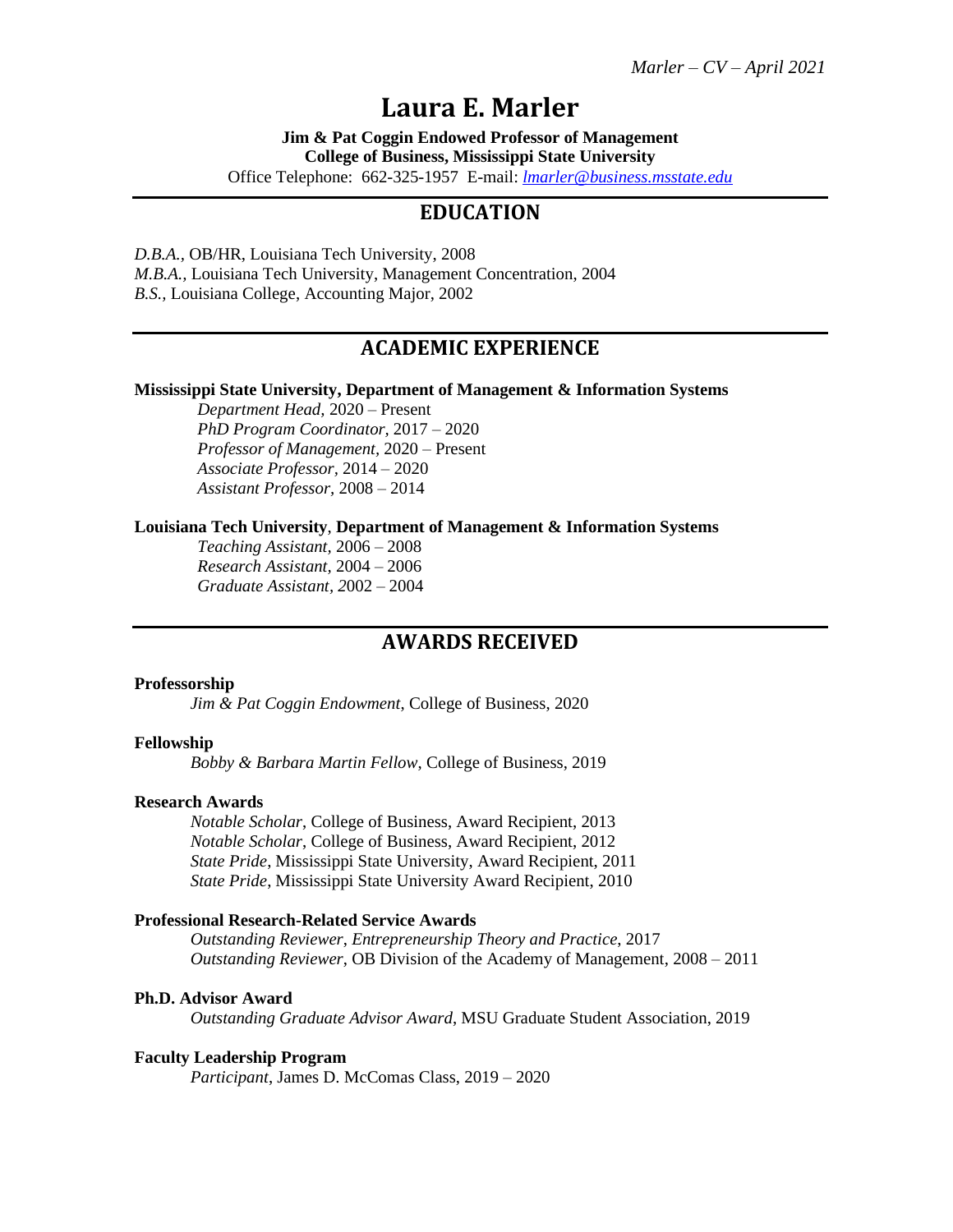# **RESEARCH**

# *Research Summary*

Research interests include proactivity and the management of human talent within family firms. Research has been published in 29 peer-reviewed journal articles (16 A-level, 8 Blevel, & 6 unranked by College) and 4 book chapters, cited over 2,200 times, and presented in over 40 peer-reviewed or invited conference presentations.

### *Peer Reviewed Research Journal Articles*

*†Financial Times 40/45/50 journal, \*Current or former PhD Student, COB-<sup>A</sup> A-level journal on College List COB-<sup>B</sup> B-level journal on College List, ABS-<sup>A</sup> Considered A-ranking by College based on ABS journal list* 

- 1. Li\*, Z., Daspit, J., & Marler, L. E. Forthcoming. Executive Pay Dispersion: Reconciling the Differing Effects of Pay Inequality and Pay Inequity on Firm Performance. *The International Journal of Human Resource Management ABS-A* .
- 2. Kim\*, T., Sexton, J., & Marler, L. E. Forthcoming. Innovation as a Mixed Gamble in Family Firms: The Moderating Effect of Inter-Organizational Cooperation. *Small Business Economics ABS-A Special Issue, "The "open family firm": Social capital, networks, collaborations and the formation of business and entrepreneurial ecosystems in the family business context."*
- 3. Fang\*, H., Singh, K., Kim\*, T., Marler, L., Chrisman, J. 2021. Family business research in Asia: Review and future directions. *Asia Pacific Journal Management ABS-A* <https://doi.org/10.1007/s10490-021-09760-2>
- 4. Carr, J., Vardaman, J. M., Marler, L. E., McLarty, B. & Blettner, D. 2021. Psychological antecedents of decision comprehensiveness and their relationship to decision quality and performance in family firms: An upper echelons perspective. Family Business Review<sup>COB-A</sup> *Special Issue on "Psychological Foundations of Management in Family Firms."* 34(1): 33- 47.
- 5. Kim\*, T., & Marler, L.E. 2020. Are non-blood related "family" members treated differently? Determinants of bifurcation bias among family members in the family firm, *Journal of Family Business Management*,<https://doi.org/10.1108/JFBM-06-2020-0057>
- 6. Tabor\*, W., Madison, K., Marler, L. E., & Kellermanns, F. W. 2020. The effects of spiritual leadership in family firms: A conservation of resources perspective. *Journal of Business Ethics COB-A Special Issue on "Values, Spirituality, and Religion: Family Business and the Roots of Sustainable Ethical Behavior."* 163: 729-743.
- 7. Vardaman, J. M., Rogers\*, B., Marler, L. E. 2020. Retaining nurses in a changing health care environment: The role of job embeddedness and self-efficacy. *Health Care Management ReviewCOB-A* , 45(1): 52-59.
- 8. Penney, C. P., Vardaman, J. M., Marler, L. E., & Antin-Yates\*, V. A. 2019. An image theory of strategic decision-making in family businesses. *Journal of Family Business Management*, 9(4): 451-467.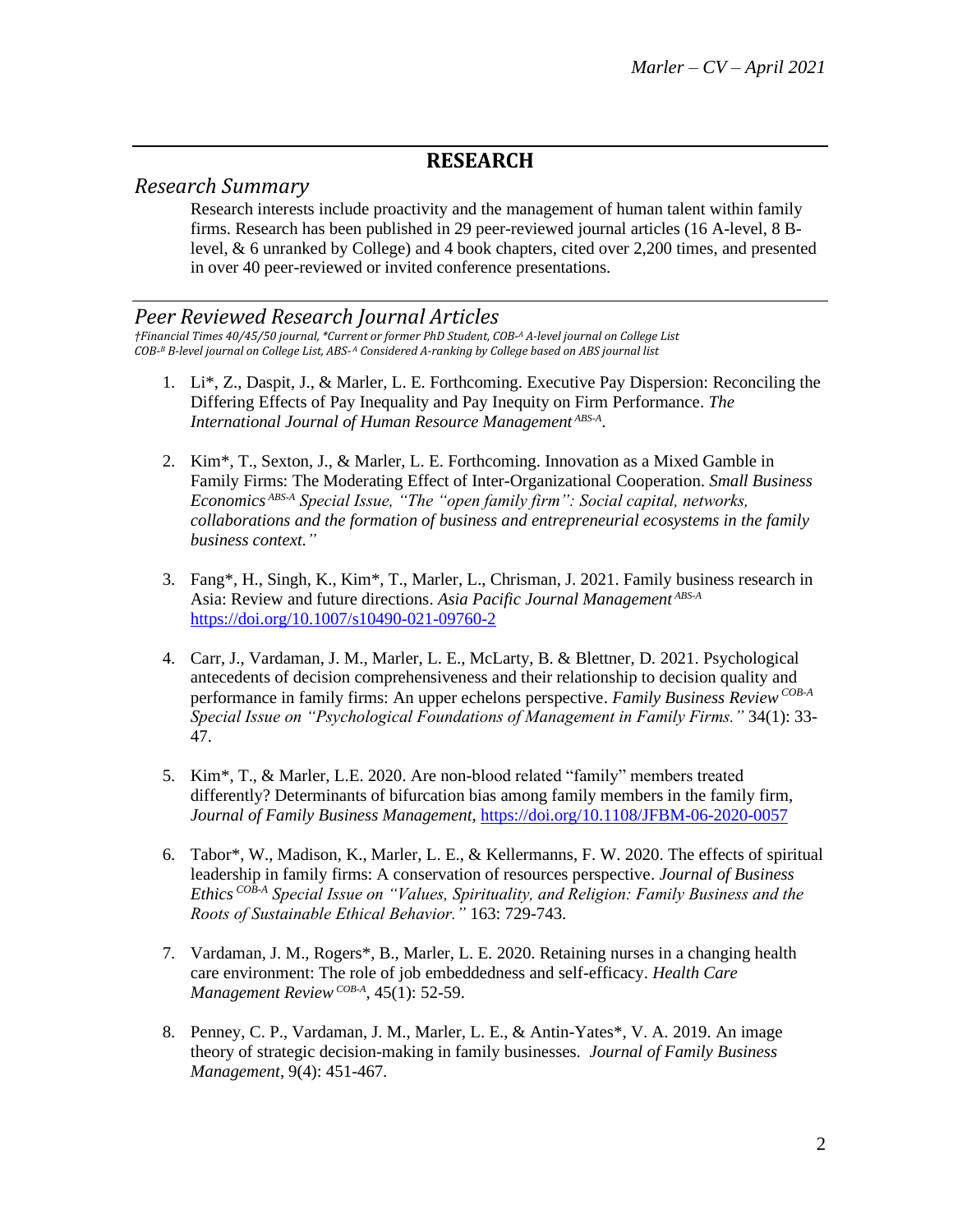- 9. Bajaba\*, S., Fuller, J. B., Marler, L. E., & Bajaba\*, A. 2018. Does mindfulness enhance the beneficial outcomes that accrue to employees with proactive personalities? *Current Psychology: A Journal for Diverse Perspectives on Diverse Psychological Issues. <https://doi.org/10.1007/s12144-018-9995-3>*
- 10. Marler, L. E., & Stanley, L. J. 2018. Who are your friends? The influence of identification and family in- and out-group friendships on nonfamily employee OCB and deviance. *Entrepreneurship Theory and Practice COB-A †* , 42(2), 310-316.
- 11. Marett, E. G., Marler, L. E., & Marett, L. K. 2018. Socioemotional wealth importance within family firm internal communication. *Journal of Family Business Management,* 8(1), 22-37.
- 12. Fuller, B., Liu, Y., Bajaba\*, S., Marler, L. E., & Pratt, J. 2018. Examining how the personality, self-efficacy, and anticipatory cognitions of potential entrepreneurs shape their entrepreneurial intentions. *Personality and Individual Differences ABS-A* , 125, 120-125.
- 13. Dhaenens\*, A. J., Marler, L. E., Vardaman, J. M., & Chrisman, J. C. 2018. Mentoring in family businesses: Toward an understanding of commitment outcomes. *Human Resource Management ReviewABS-A* , 28, 46-55.
- 14. Fuller, J. B., Marler, L. E., Cox, S. S., Simmering, M. J., Bennett, R. B., & Curry\*, J. 2017. You've got the touch, or do you? A gendered emotional display perspective on workplace touch and perceived supervisor support. *Journal of Managerial Issues COB-B* , 29(4), 395-413.
- 15. Marler, L. E., Botero, I. C., & De Massis, A. 2017. Succession-related role transitions in family firms: The impact of proactive personality. *Journal of Managerial Issues Special Issue COB-B on "Strategic Issues in the Family Firm*," 29(1), 57-81.
- 16. Holt, D. T., Markova, G., Dhaenens\*, A. J., Marler, L. E., & Heilmann, S. G. 2016. Formal or informal mentoring: What drives employees to seek informal mentors? *Journal of Managerial Issues COB-B* , 28(2), 67-82.
- 17. Fuller, J. B., Marler, L. E., Hester, K., & Otondo, R. 2015. Leader reactions to proactive behavior: Giving credit when credit is due. *Human Relations COB-A †* , 68(6), 879-898.
- 18. Marler, L. E., & Marett, L. K. 2013. Feedback distractions during computer-mediated group collaboration. *Journal of Managerial Issues COB-B* , 25(2), 172-191.
- 19. Simmering, M. J., Fuller, J. B., Marler, L. E., Cox, S. S., & Bennett, R. J. 2013. Tactile interaction norms and positive workplace touch. *Journal of Managerial Issues COB-B* , 25(2), 132-153.
- 20. Fuller, J. B., Marler, L. E., & Hester, K. 2012. Bridge building within the province of proactivity. *Journal of Organizational Behavior COB-A* , 33(8), 1031-1192.
- 21. Marler, L. E., McKee\*, D. N., Cox, S. S., Simmering, M. J., & Allen, D. G. 2012. Don't make me the bad guy: Self-monitoring, organizational norms, and the Mum Effect. *Journal of Managerial Issues COB-B* , 24(1), 97-116.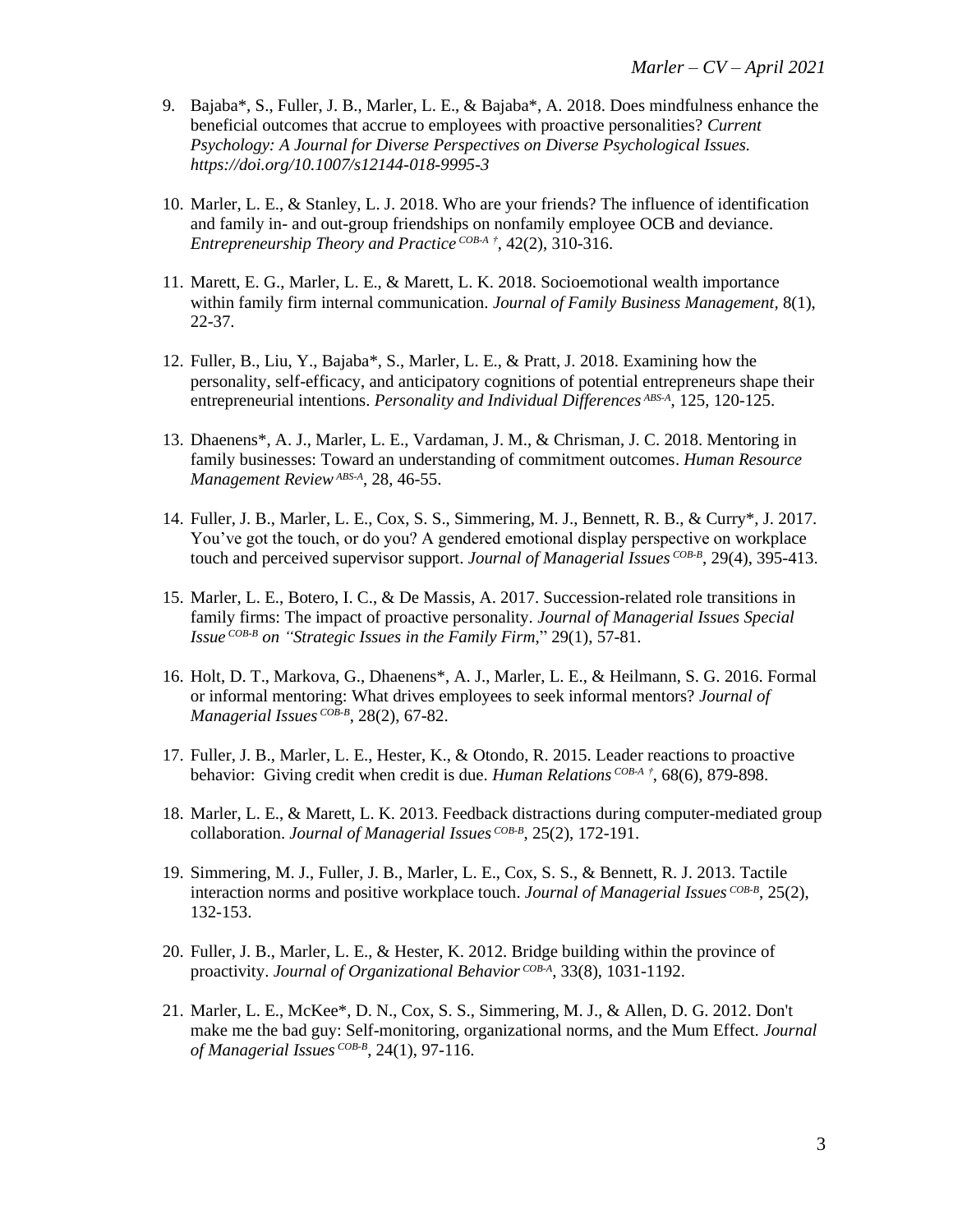- 22. Barnett, T., Long, R. G., & Marler, L. E. 2012. Vision and exchange in intra-family succession: Effects on procedural justice climate among non-family managers. *Entrepreneurship Theory and Practice COB-A †* , 36(6), 1207-1225.
- 23. Marler, L. E., Cox, S. S., Simmering, M. J., Bennett, R. J., & Fuller, J. B. 2011. Exploring the role of touch and apologies in forgiveness of workplace offenses. *Journal of Managerial Issues COB-B ,* 23(2), 144-163.
- 24. Fuller, J. B., Simmering, M. J., Marler, L. E., Cox, S. S., Bennett, R. J., & Cheramie, R. A. 2011. Exploring touch as a positive workplace behavior. *Human Relations COB-A †* , 64(2), 231-256
- 25. Cox, S. S., Marler, L. E., Simmering, M. J., & Totten, J. 2011. Giving feedback: Development of scales for Mum Effect, discomfort giving feedback, and feedback medium preference. *Performance Improvement Quarterly,* 23(4), 49-69.
- 26. Pearson, A. W., & Marler, L. E. 2010. A leadership perspective of reciprocal stewardship in family firms. *Entrepreneurship Theory and Practice COB-A †* , 34(6), 1117-1124.
- 27. Fuller, J. B., & Marler, L. E. 2009. Change driven by nature: A meta-analytic review of the proactive personality literature. *Journal of Vocational Behavior ABS-A* , 75, 329-345.
- 28. Fuller, J. B., Marler, L. E., & Hester, L. K. 2006. Promoting felt responsibility for constructive change and proactive behavior: Exploring aspects of an elaborated model of work design. *Journal of Organizational Behavior COB-A* , 27, 1089-1120.
- 29. Fuller, J. B., Marler, L. E., Hester, K., Frey, L., & Relyea, C. 2006. Construed external image and organizational identification: A test of the moderating influence of need for esteem. *The Journal of Social Psychology*, 146, 701-716.

### *Book Chapters*

- 1. Marler, L. E., Vardaman, J. M., & Allen, D. G. 2021. Human resource management in family firms: Review, integration, and opportunities for future research. In M. Buckley, T. Wheeler, J. Baur, & J. Halbesleben's *Research in Personnel and Human Resources Management*, Vol. 39., Emerald Publishing Limited.
- 2. Marler, L. E., Barnett, T., & Vardaman, J. M. 2019. *Justice in the family firm: An integrative review and future research agenda.* In E. Memili & C. Debrill's edited book, *Heterogeneity among Family Firms*, Palgrave.
- 3. Marler, L. E., & Fuller, J. B. 2016. *The emergence of dark riders in high performance work systems*. In N. Ashkanasy, R. Bennett, & M. Martinko's *Understanding the High Performance Workplace: The Line between Motivation and Abuse.* SIOP Frontier Series*.*
- 4. Marler, L. E. 2005. *Goals and Goal-setting.* In M. Helms (Ed.), *Encyclopedia of Management* (5<sup>th</sup> edition). London: Gale.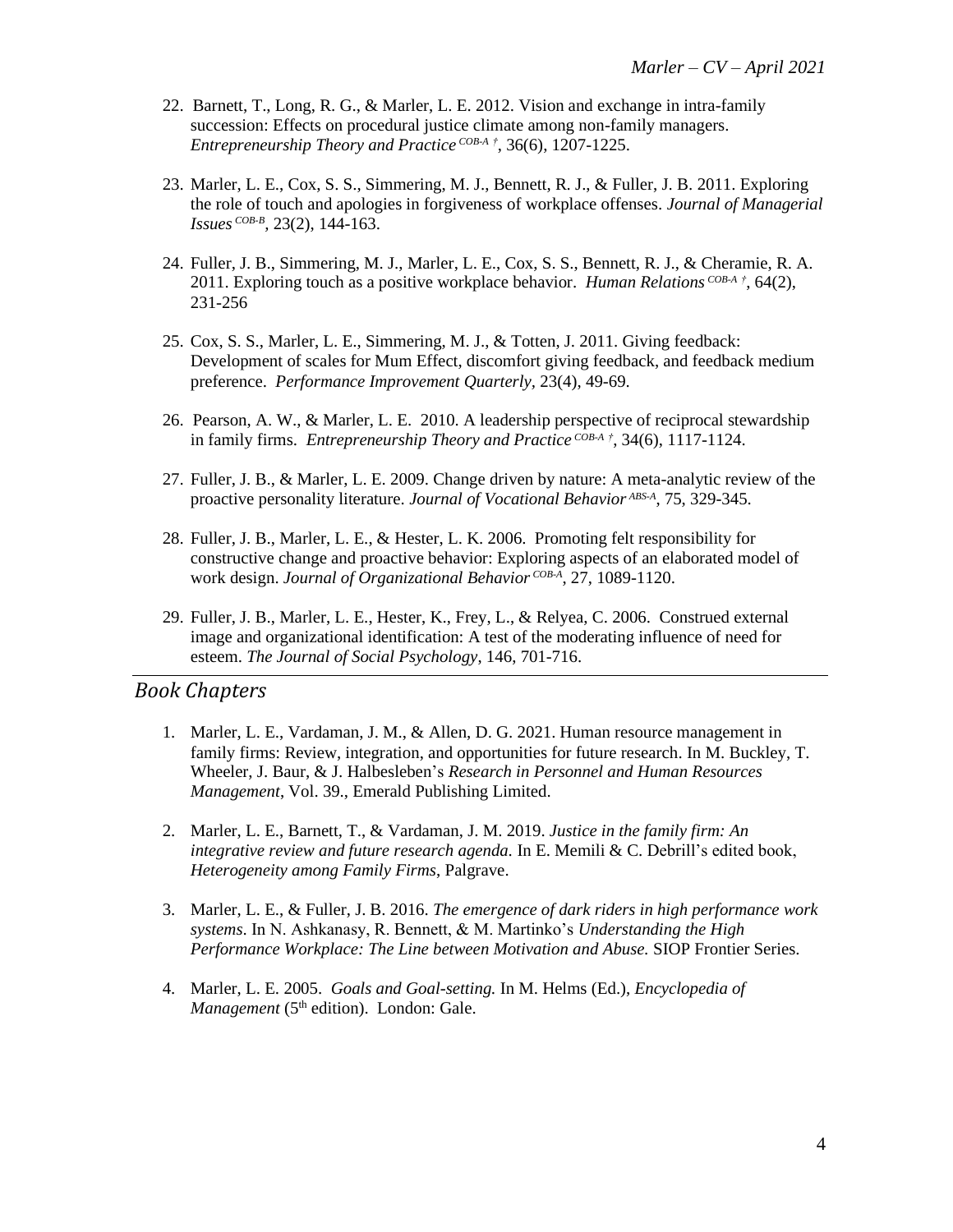# *Invited Conference Presentations*

- 1. Marler, L. E., & Stanley, L. J. Commentary on *We are friends but are we family? Nonfamily employee retention in family businesses.* Presented at the 14th Annual Theories of Family Enterprise Conference, Edmonton, Canada, 2016.
- 2. Barnett, T., & Marler, L. E. *Family vision and exchange systems in family firm dominant coalitions: Effects on procedural justice climate in the family firm.* Presented at the 8<sup>th</sup> Annual Theories of Family Enterprise Conference, Vallander, Germany, 2011.
- 3. Marler, L. E. A commentary on *Why firms strive for non-pecuniary performance: The case of the family firm*. Presented at the 7th Annual Theories of Family Enterprise Conference, Boston, MA, 2009.

# *Peer-Reviewed Conference Presentations \*Current or former PhD Student*

- 1. Kim\*, T., Medina-Craven, M.N., Marler, L.E., & Long, R.G., *Leveraging SEW for Recruitment: Applicant Willingness to Join Family Firms*, Southern Management Association, St. Pete Beach, FL, October, 2020. (presented virtually)
- 2. Kim\*, T. & Marler, L.E., *The Impact of Family Ownership on Firm Innovation and The Moderating Effect of Cooperation*, Academy of Management Annual Meeting, Vancouver, Canada, August, 2020. (presented virtually)
- 3. Carter, W. R., Badawy, B., Connelly, B., Daspit, J., Fallah, S., Lyons, L., Marler, L. E., Munyon, T., Pollack, J., Vardaman, J. *Reviewing reviews, reviewers, and reviewing: Anything to see inside the black box of a blinded system?* Accepted for presentation in a Professional Development Workshop at the Southern Management Association Meetings, Norfolk, VA, 2019.
- 4. Kim\*, T., Marler, L. E., & Long, R. G. *The Preservation of SEW and Family Firm Talent Acquisition: A Curse or a Blessing.* Paper development workshop and presented as a poster at the Family Enterprise Research Conference, Burlington, VT, 2019.
- 5. Kim\*, T., Marler, L. E., & Vardaman, J. M. *Inter-organization cooperation of family firms and innovation*. Poster presented at the Family Enterprise Research Conference, Burlington, VT, 2019.
- 6. Cox, S. S., Hendon, J. R., & Marler, L. E. *An exploratory study of the effects of HPWS practices on small and micro business.* Poster presented at Southwestern Academy of Management Meetings, Houston, TX, 2019.
- 7. Tabor\*, W., Madison, K., Kellermanns, F. W., & Marler, L. E. *The Effects of Spiritual Leadership on Work-Family Conflict and Organizational Commitment in the Family Firm.*  Presented at the Southern Management Association Meetings, Lexington, KY, 2018.
- 8. Fuller, J. B., Marler, L. E., Bajaba\*, S., & Lovett, M. *Deconstructing the proactive personality construct: Exploring a change-control circumplex model.* Presented at the Academy of Management Meetings, Chicago, IL, 2018.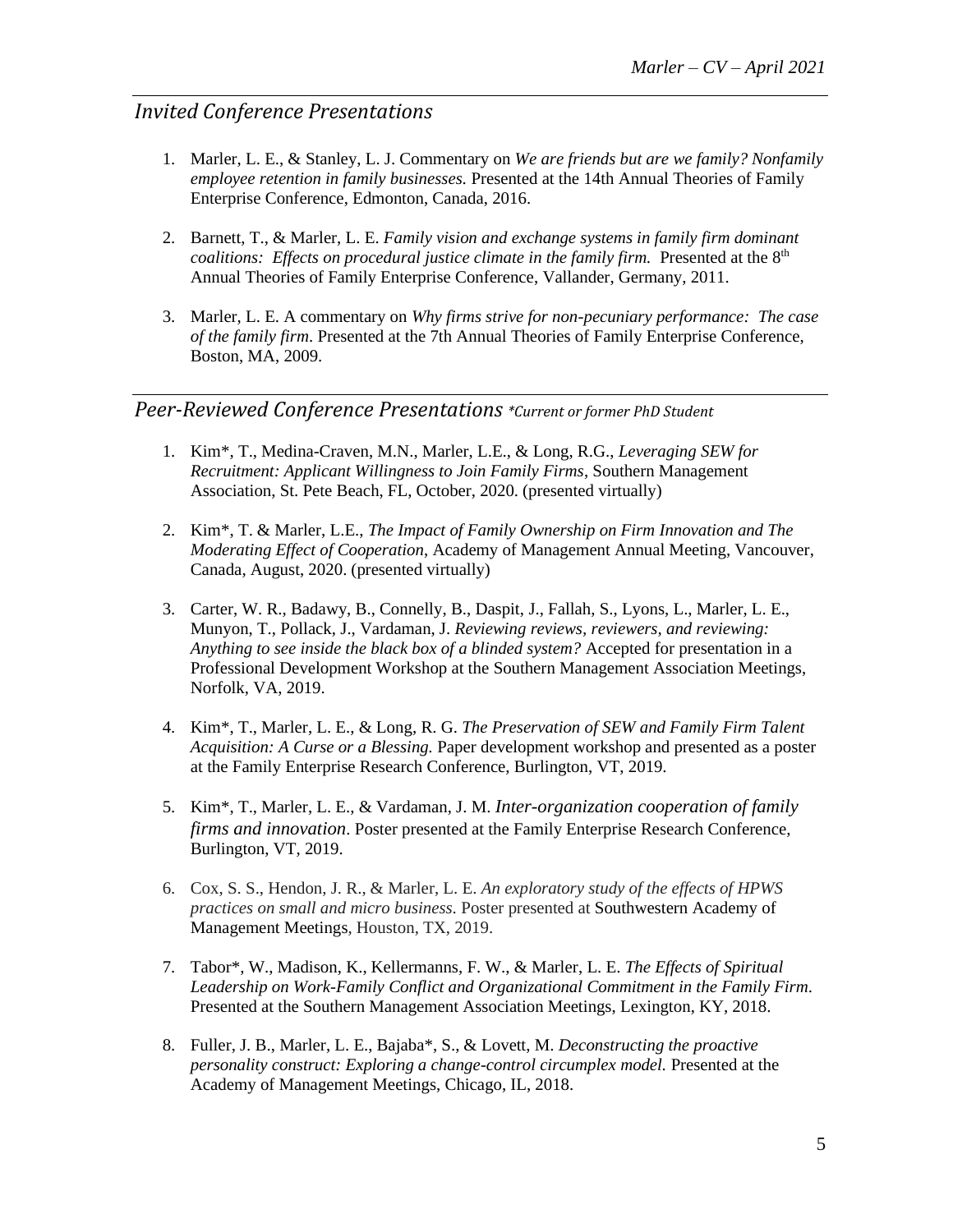- 9. McLarty, B.D., Kluemper, D.H., Marler, L., Rogers, B.L., & Vardaman, J. *Personality research in family business*. Professional Development Workshop presented at the Academy of Management Annual Conference, Chicago, IL, 2018.
- 10. Vardaman, J., McLarty, B.D., Marler, L., & Dhaenens, A. *Profiles in motivation: A typology of nonfamily employees in family firms*. Poster presented at the Family Enterprise Research Conference, Guadalajara, Mexico, 2018.
- 11. Marler, L. E. (Organizer and panelist). Other panelists: Fuller, J. B., Bajaba\*, S., Lovett, M., & Simmering, M. J. *Advancing the assessment of proactivity: Construct clarity, the emerging developmental view, CMV, and cultural generalizability*. Panel session at the Southern Management Association Meetings, St. Pete Beach, FL, 2017.
- 12. Tabor\*, W., Marler, L. E., & Chrisman, J. *Servant leadership: Righting the wrongs of injustice in the family firm.* Presented at the Southern Management Association Meetings, St. Pete Beach, FL, 2017.
- 13. Marler, L. E. (Organizer and panelist). Other panelists: Vardaman, J. M., Allen, D., & Carr, J. C. *Turnover and retention of non-family employees in the family firm*. Panel session at the Southern Management Association Meetings, Charlotte, NC, 2016.
- 14. Vardaman, J. M., Marler, L. E., & Sterling, C. *Social network analysis in family business research.* Presented at the Southern Management Association Meetings, Charlotte, NC, 2016.
- 15. Medina, M. N., & Ostermeier, K. (Organizers), Panelists: Vardaman, J. M., Cooper, D., Marler, L. E., Carr, J. *The Intersection of OB and Family Business*. Panel session at the Academy of Management Meeting in Anaheim, CA, 2016.
- 16. Li\*, Z., & Marler, L. E. CEO *Pay gap and firm resilience: A behavioral integration perspective*. Presented at the Southern Management Association Meetings, St. Pete Beach, FL, 2015.
- 17. Fuller, J. B., Marler, L. E., Cox, S. S., Simmering, M. J., Bennett, R. B., & Curry\*, J. *You've got the touch, or do you? A gendered emotional display perspective on perceptions of supervisor support.* Presented at the Southern Management Association Meetings, St. Pete Beach, FL, 2015.
- 18. Fuller, J. B., & Marler, L. E. *Dark Riders in High Performance Work Systems? The Potential for Perceived Abuse by Proactive Managers*. Presented at the Academy of Management Meetings, Philadelphia, PA, 2014.
- 19. Daspit, J. D., & Marler, L. E. *Is failing to plan, planning to fail? An examination of proactiveness and planning on multi-level influences to minimize family firm succession failure*. Poster presented at the Family Enterprise Research Conference, Portland, OR, 2014.
- 20. Hammond\*, N., & Marler, L. E. *Saying "yes" to succession: Understanding the role of successor autonomy, passion, and commitment.* Poster presented at the Family Enterprise Research Conference, Portland, OR, 2014.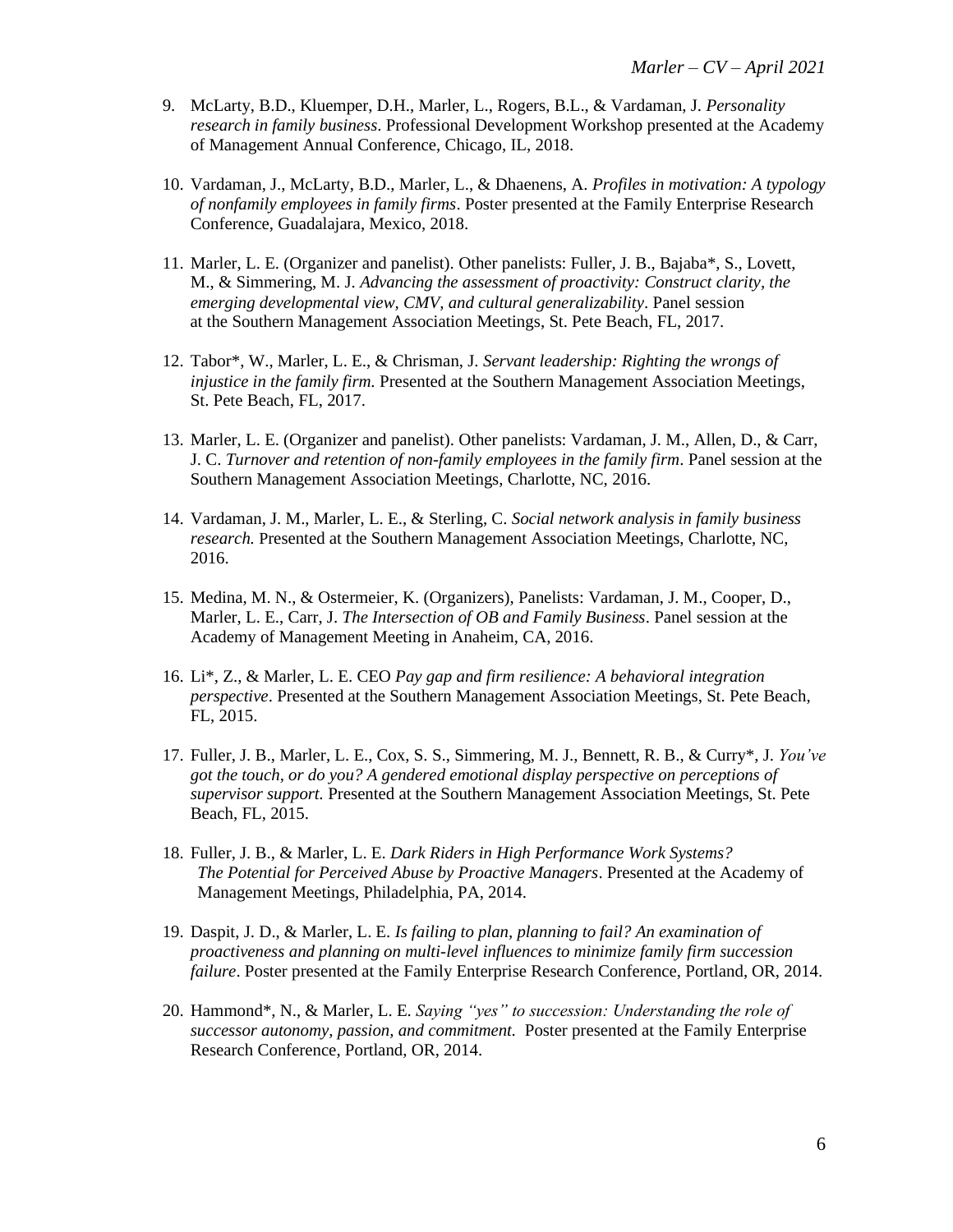- 21. Marler, L. E., Cox, S. S., & Simmering, M. J. *Sometimes we mum, sometimes we don't: An examination of proactive personality and the intervening role of cognitive-motivational states on the mum effect.* Presented at Southern Management Association Meetings, New Orleans, LA, 2013.
- 22. Marler, L. E., & De Massis, A. *Intra-family Succession in the Family firm: The role of incumbent proactive personality.* Presented at the Academy of Management Meetings, Lake Buena Vista, FL, 2013.
- 23. Fuller, J. B., Marler, L. E., & Hester, K. *Leader reactions to proactive behavior: Giving credit when credit is due.* Presented at the Academy of Management Meetings, Boston, MA, 2012.
- 24. Fuller, J. B., Marler, L. E., Simmering, M. J., Cox, S. S., & Cheramie, R. A. *Fulfilling the need for touch at work.* Presented at the Academy of Management Meetings, San Antonio, TX, 2011.
- 25. Marett, L. K., & Marler, L. E. *Too much of a good thing? Feedback distractions during computer-mediated group collaboration.* Presented at the Academy of Management Meetings, San Antonio, TX, 2011.
- 26. Marler, L. E., McKee\*, D. N., Cox, S. S., Simmering, M. J., & Allen, D. G. *Don't make me the bad guy: Self-monitoring, organizational norms, and the Mum Effect.* Presented at the Southern Management Association Meetings, St. Pete Beach, FL, 2010.
- 27. Fuller, J. B., Simmering, M. J., Marler, L. E., Cox, S. S., & Bennett, R. B. *Tactile interaction norms and touch self-efficacy: Predicting managers' use of touch at work.* Presented at the Southern Management Association Meetings, St. Pete Beach, FL, 2010.
- 28. Marler, L. E., Fuller, J. B., & Cox, S. S. *Predicting voice and taking charge behavior: A selection perspective.* Presented at the Academy of Management Meetings, Chicago, Il, 2009.
- 29. Messersmith, J. G., & Marler, L. E. *Building on the continuous learning model: The role of human agency in training & development.* Presented at the Academy of Management Meetings, Chicago, Il, 2009.
- 30. Cox, S. S., Marler, L. E., Simmering, M. J., & Allen, D. G. *Mum's the word: Development of scales to measure the Mum Effect.* Presented at the Southern Management Association Meetings, Asheville, NC, 2009.
- 31. Cox, S. S., Bennett, R. J., & Marler, L. E. *An examination of the effects of justice and trust on the development of a forgiveness climate*. Presented at the Society for Industrial & Organizational Psychology Conference, New Orleans, LA, 2009.
- 32. Fuller, J. B., & Marler, L. E. *Change driven by nature: A meta-analytic review of the proactive personality literature.* Presented at the Academy of Management Meetings, Anaheim, CA, 2008.
- 33. Cox, S. S., Bennett, R. J., & Marler, L. E. *Effects of high self-esteem and empathy on forgiveness*. Presented at the Society for Industrial & Organizational Psychology Conference, San Diego, CA, 2008.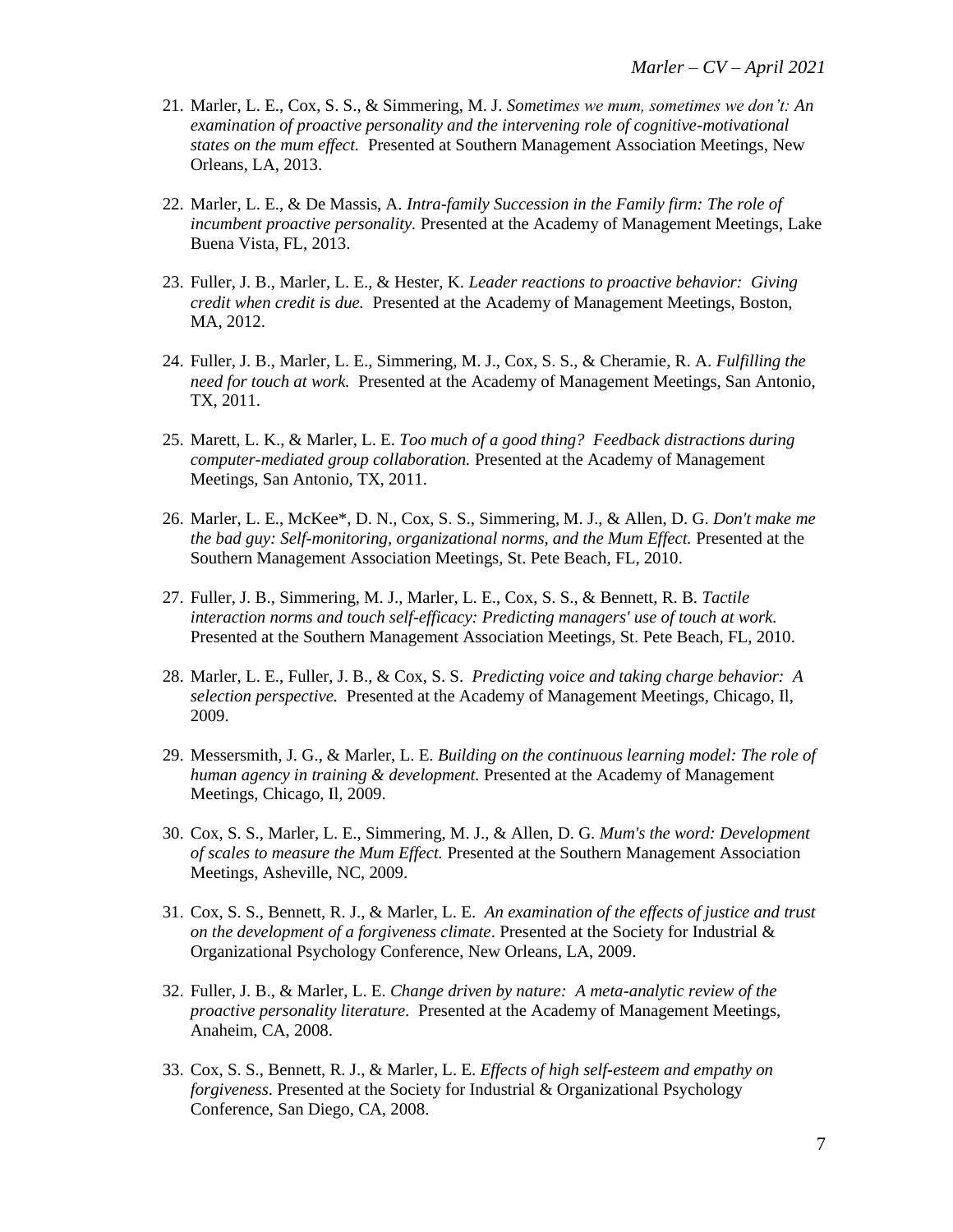- 34. Norris, D., Marler, L. E., & Pratt, J. *Research frontiers for the creative class*. National Collegiate Inventors & Innovators Alliance Conference, Dallas, TX, 2008.
- 35. Fuller, J. B., Hester, K., & Marler, L. E. *Using performance-based theory to better understand proactive engagement at work.* Presented at the Academy of Management Meetings, Philadelphia, PA, 2007.
- 36. Fuller, J. B., Simmering, M. J., Marler, L. E., Cox, S. S., & Bennett, R. J. *Tactile interaction at work: Validating measures of touch self-efficacy and touch anxiety.* Presented at the Southern Management Association Meetings, Nashville, TN, 2007.
- 37. Simmering, M. J., Cox, S. S., & Marler, L. E. *Giving feedback: Development of three scales to assess rater attitudes.* Presented at the Southern Management Association Meetings, Nashville, TN, 2007.
- 38. Simmering, M. J., Fuller, J. B., Marler, L. E., & Bennett, R. *Touch self-efficacy and touch anxiety: First steps toward touch as a positive organizational behavior.* Presented at the Southern Management Association Meetings, Clearwater, FL, 2006.
- 39. Marler, L. E. *Exploring the connection between forgiveness and touch*. Presented at the Academy of Management Meetings, Atlanta, GA, 2006.
- 40. Marler, L. E., Fuller, J. B., & Hester, L. K. *Promoting felt responsibility for constructive change: A structural and socio-structural approach.* Presented at the Southern Management Association Meetings, Charleston, SC, 2005.
- 41. Fuller, J. B., Marler, L. E., Hester, K., Frey, L., & Relyea, C. *Construed external image and organizational identification: A test of the moderating influence of need for esteem.* Presented at the Southwestern Academy of Management Meetings, Oklahoma City, OK, 2005.

# *Grants for Research, Study, & Outreach*

### **External Grant Recipient**

CARES ACT Subaward - Prime Sponsor: United States Small Business Administration (US - SBA); Sponsor: Mississippi Small Business Development Center PI: Sharon Oswald

Title: Family Business Education Initiative Responding to COVID-19 Award Amount: \$148,500

Budget Period: 04/01/20 – 03/31/21

- The Small Business Development Center program was provided with resources from the CARES Act to provide education, training and business advising to small businesses that have been impacted by the Covid-19 pandemic. As a result of mandated changes in business operations, many family businesses have had to shift their operations and this subaward addresses the survival, growth and sustainability of family businesses and their special needs.
- − As the Director of MSU's Family Business Education Initiative, in partnership with Mississippi's SBDC, I helped develop a nine-part video series addresses Paycheck Protection Program loan forgiveness, COVID-19 tax relief, as well as how to approach human resource and business insurance issues. The videos highlight the need for both survival and growth by including information about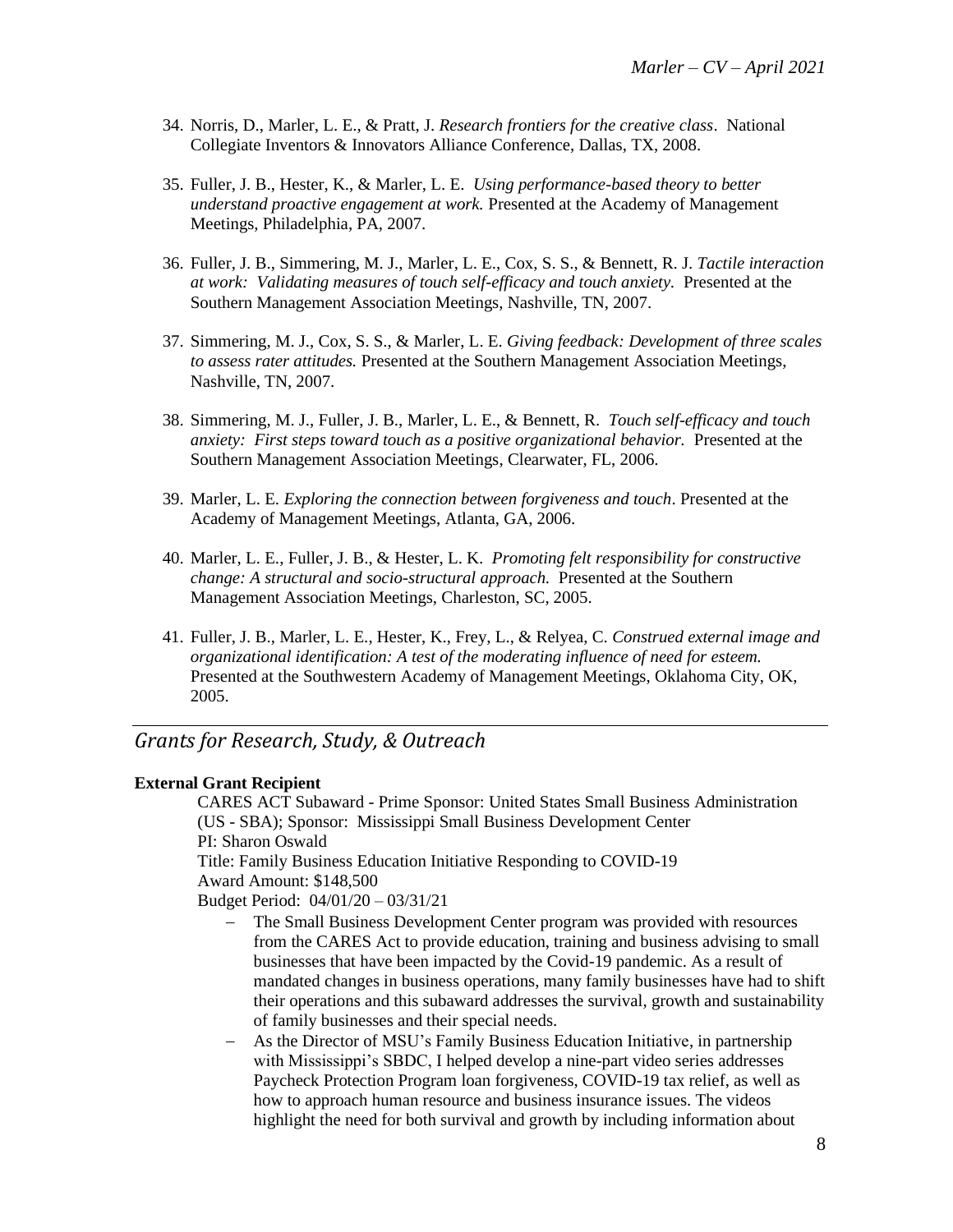adjusting business models, conducting marketing research to better serve customers, considerations for new pricing strategies, and even how to reach new customers such as the U.S. Government.

− [https://www.business.msstate.edu/faculty-research/research-centers/family](https://www.business.msstate.edu/faculty-research/research-centers/family-business-education-initiative/covid19)[business-education-initiative/covid19](https://www.business.msstate.edu/faculty-research/research-centers/family-business-education-initiative/covid19)

Sponsor: America's SBDC Title: SBDC Client Survey Proposal PI: James Vardaman Role: Co-PI Award Amount: \$103,000 Budget Period: 02/28/19 – 08/31/19

- − Helped administer the national impact study to 62 SBDC's in the United States, Puerto Rico, Guam, and the Virgin Islands
- − Assisted in online survey design
- − Assisted in translation of survey to Spanish
- − Corresponded with clients and SBDC directors as needed
- − Aided the PI in data management and reporting to SBDC directors

#### **Internal Grant Recipient**

Sponsor: Center of Family Enterprise Research (Housed in the College of Business) Title: Summer Research Grant

#### *Summer 2019*

Research output related to the grant: Carr, J., Marler, L. E., Vardaman, J. M., McLarty, B. & Blettner, D. Psychological Antecedents of Decision Comprehensiveness and Their Relationship to Decision Quality and Performance in Family Firms: An Upper Echelons Perspective. Status/outlet: Accepted in the *Family Business Review Special Issue on "Psychological Foundations of Management in Family Firms*."

### *Summer 2018*

Research output related to the grant: Tabor, W., Madison, K., Marler, L. E., & Kellermanns, F. W. The effects of spiritual leadership on work-family conflict and organizational commitment in the family firm. *Journal of Business Ethics Special Issue on*  "*Values, Spirituality, and Religion: Family Business and the Roots of Sustainable Ethical Behavior.*"

#### *Summer 2017*

Research output related to the grant: Marler, L. E., Barnett, T., & Vardaman, J. M. 2018. Justice in the family firm: An integrative review and future research agenda. In E. Memili & C. Debrill's edited book, *Heterogeneity among Family Firms*. Palgrave.

#### *Summer 2016*

Research output related to the grant: Dhaenens, A. J., Marler, L. E., Chrisman, J. C., & Vardaman, J. M. 2018. Careers in family business: Mentoring and organizational commitment. *Human Resource Management Review*, 28, 46-55.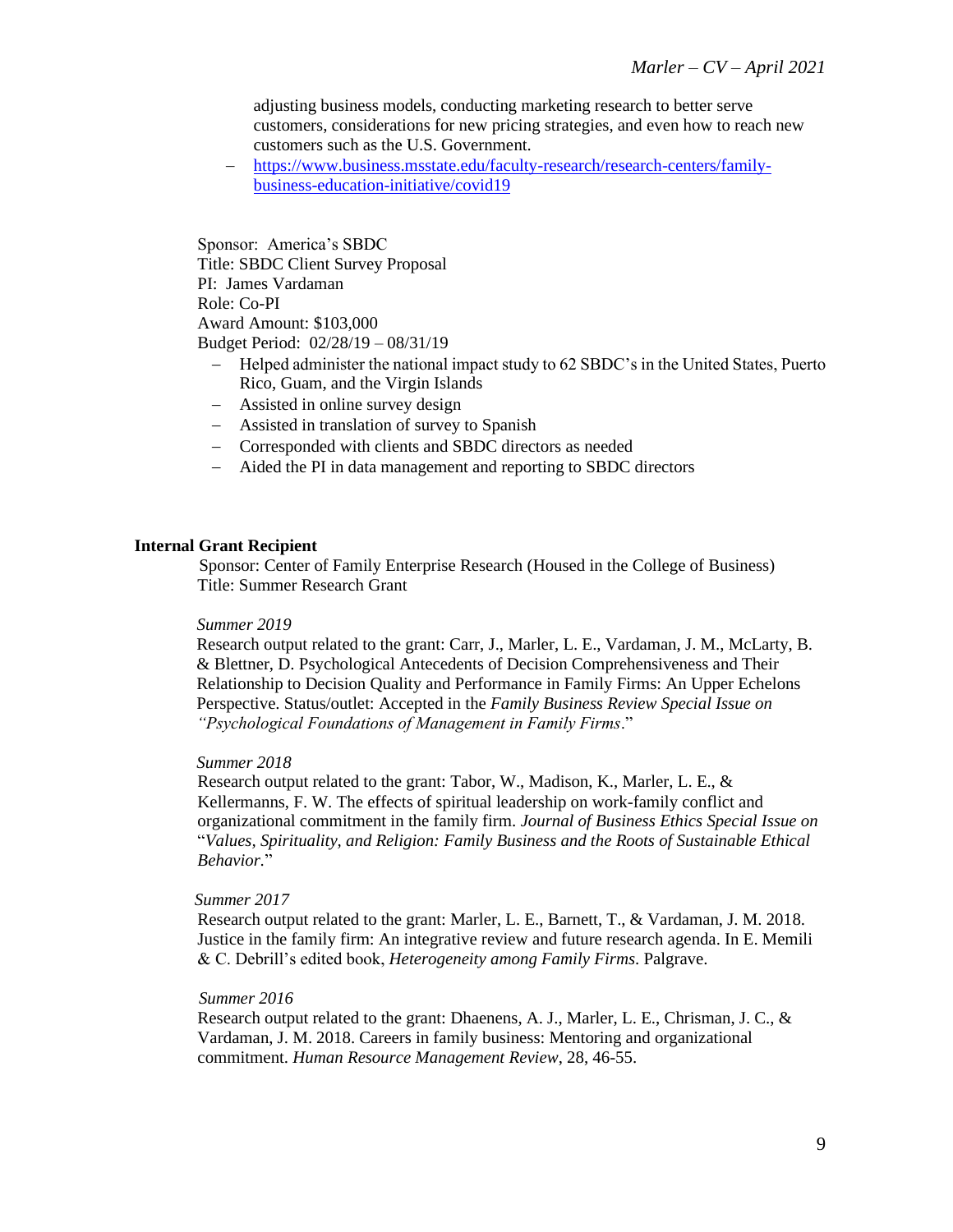### *Summer 2014*

Research output related to the grant: Daspit, J. D., & Marler, L. E. Is failing to plan, planning to fail? An examination of proactiveness and planning on multi-level influences to minimize family firm succession failure. Poster presented at the Family Enterprise Research Conference, Portland, OR, 2014.

### *Summer 2012*

Research output related to the grant: Marler, L. E., Botero, I. C., & De Massis, A. 2017. Succession-related role transitions in family firms: The impact of proactive personality. *Journal of Managerial Issues Special Issue on "Strategic Issues in the Family Firm*," 29(1), 57-81.

# **TEACHING**

# *Teaching Summary*

I have taught 4 sections of MGT 9533: Seminar in Human Resource Management Literature, a graduate class for Management Ph.D. students. For undergraduate classes, I have taught 3 sections of MGT 4533: Advanced Human Resource Management, 13 sections of MGT 4543: Compensation Management, and 36 sections of MGT 3513: Introduction to Human Resource Management. In each undergraduate course, I employ teaching methods that use applied activities and case studies to promote student engagement and understanding of course concepts. I presented these interactive teaching methods at the Society for Human Resource Management Innovation in Teaching Conference in 2013. Overall student evaluation scores for each class taught range from 5.0 to 4.2, where  $5 =$  strongly agree and  $1 =$  strongly disagree.

# *Learning and Pedagogical Scholarship*

### **National Conference Presentation**

Cox, S. S., & Marler, L. E. *Terms of Engagement: Combining Approaches to Reach Your HRM Students.* Presented at the AOM Human Resources Division and Society for Human Resource Management Innovation in Teaching Conference, Chicago, Il, 2013.

# *Courses Taught*

### **MGT 9533: Seminar in Human Resource Management Literature**

*Course Catalog Description:* Discussions and presentations pertaining to HRM literature. Emphasis on understanding the empirical and theoretical research in this area and developing individual theoretical manuscripts for presentation.

*Course Design:* This course prepares Management Ph.D. students for their future careers. My goal is for them to gain an understanding of the human resource management literature and experience with the development of theoretical models. I place special emphasis on the peer review process often associated with academic research. To simulate the review process, student course papers received professional reviewer feedback in addition to my own. They must respond to feedback as if it were a revise and resubmit.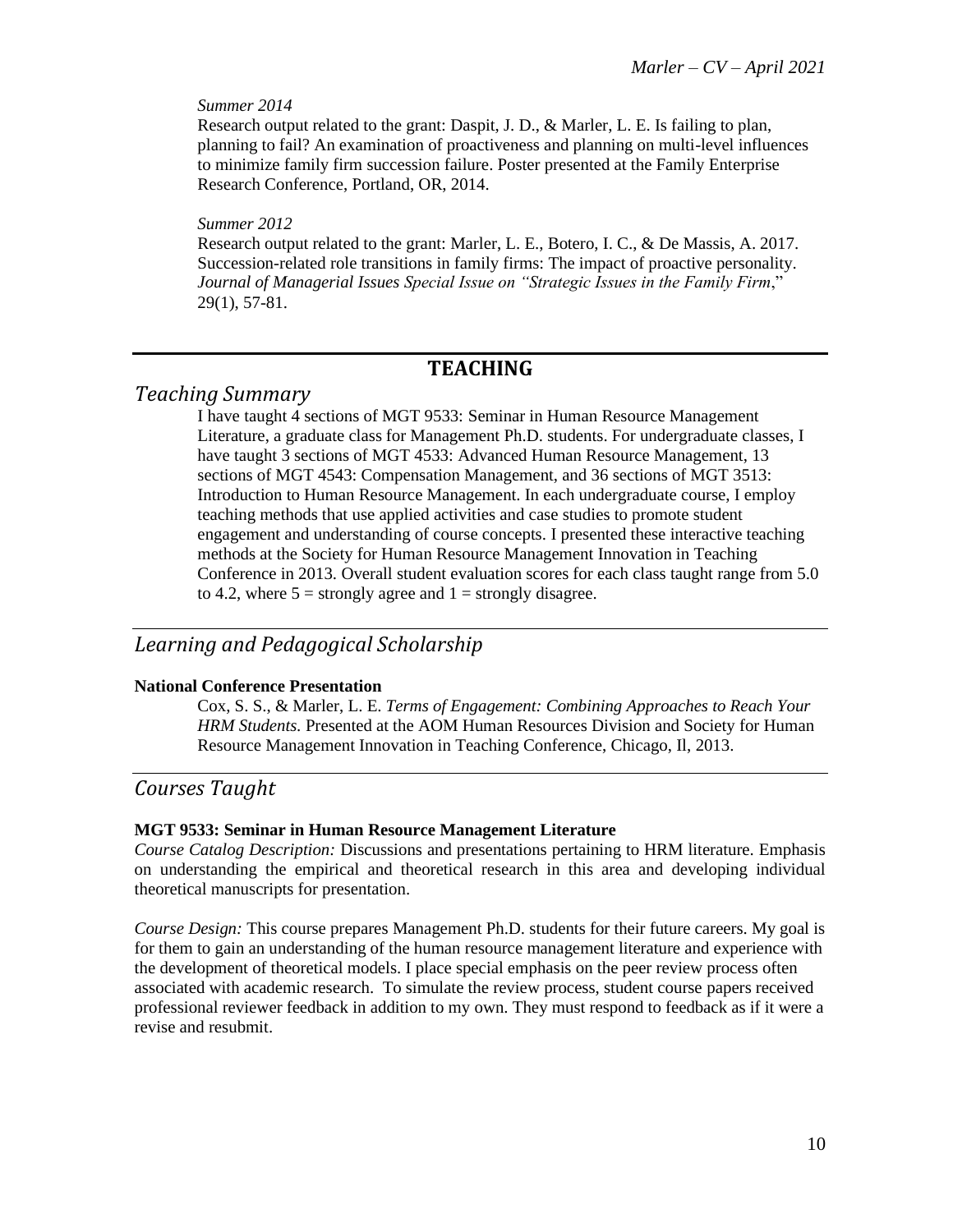### *Selected Student Comments*

- − Thank you for finding other scholars to review our papers. That is very helpful. I also enjoyed the entire semester very well. I feel like I know a lot more of HR now. (Spring 2014)
- − I really enjoyed the format of the class. We had great discussions. (Spring 2014)

| Semester of<br><b>MGT 9533</b> | <b>Number</b><br>of<br>responses | <b>Overall</b><br><b>Evaluation</b><br>Score |
|--------------------------------|----------------------------------|----------------------------------------------|
| Spring 2014                    |                                  | 5.0                                          |
| Spring 2016                    |                                  | 5.0                                          |
| Spring 2018                    |                                  | 5.0                                          |

### *Student Evaluation Score Summary*

### **MGT 4533: Advanced Human Resource Management**

*Course Catalog Description:* Three hours lecture. Study of problems in the field of human resource management emphasizing development of the ability to analyze problems and to apply management fundamentals to human resources.

*Course Design:* Advanced HR is by my design a course in the application of human resource concepts. My objective is for students to develop a more holistic understanding of HR such that they see how HR practices fit with business strategy and employment law. Every single class period requires students to complete an activity in which they apply HR concepts. For example, students are given a job application form and required to evaluate the job relatedness of each item, indicating if the item is job related and what if any law it may violate. Another class activity requires them to forecast the number of employees a business will need to hire. They must calculate turnover to take it into account its influence on a company's human resource forecasting for future hiring needs; they also take into account the company's strategy to expand offices.

### *Selected Student Comments*

- − One of my favorite class structures at State so far! Really made the class more interactive and comfortable. Thanks for a great semester! (Fall 2018)
- − One of my favorite classes. One of the few classes I've taken that give applicable real world scenarios. (Spring 2019)

| <b>Semester of</b><br><b>MGT 4533</b> | <b>Number</b><br>of<br>responses | Overall<br><b>Evaluation</b><br>Score |
|---------------------------------------|----------------------------------|---------------------------------------|
| <b>Fall 2018</b>                      | 37                               | 4.7                                   |
| Spring 2019                           | 26                               | 4.8                                   |
| <b>Fall 2019</b>                      | 34                               | 4.8                                   |

### *Student Evaluation Score Summary*

### **MGT 4543: Compensation Management**

*Course Catalog Description:* Three hours lecture. Compensation fundamentals, practices, and problems, including wage level determinants, wage & salary structures, merit rating, methods of wage payments, fringe benefits, & controls.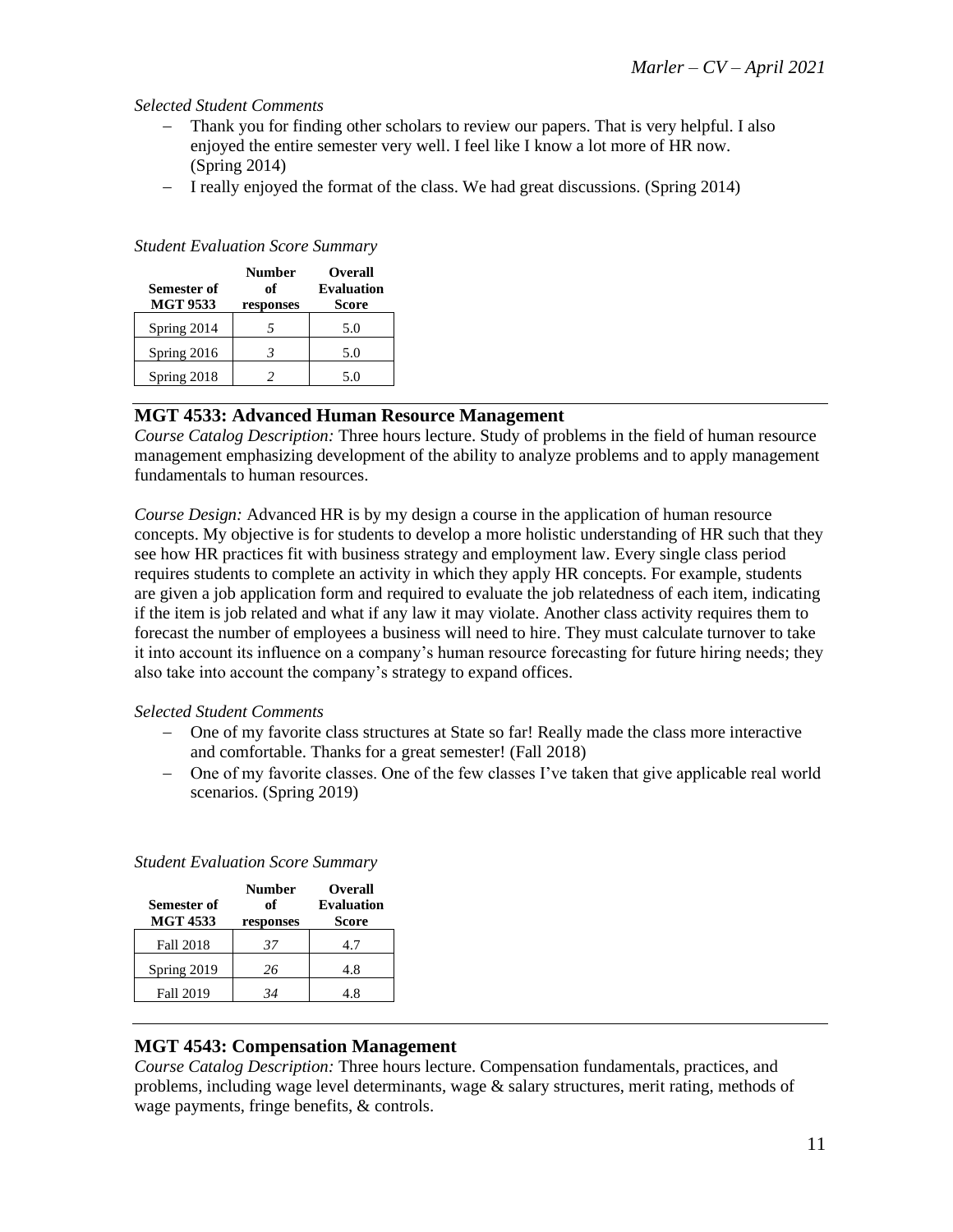*Course Design:* My goal is to provide undergraduate students with experience applying concepts related to compensation. I have designed activities in which they develop wage structures in class and perform a job evaluation to determine appropriate pay levels for various jobs within a hypothetical organization. To foster a more holistic understanding of the compensation function of HR, I developed a comprehensive project requiring students to conduct a job analysis and develop a job description for a job they would like to have upon graduating, then require them to use the O\*Net database and salary.com to gain an understanding of not only base pay but also pay incentives and benefits. I also developed mini-cases to aid students in application of the Fair Labor Standards Act and the Family and Medical Leave Act.

### *Selected Student Comments*

- − I really enjoy Dr. Marler as an instructor. I truly believe that she wants us all to excel not only in her class but life as future business leaders. (Fall 2013)
- − I really enjoyed this class, Comp. Mgt. I never thought I'd learn as much about employee benefits and compensation plans. Very informative for the future. (Fall 2016)

| Semester of<br><b>MGT 4543</b> | <b>Number</b><br>of<br>responses | <b>Overall</b><br><b>Evaluation</b><br>Score |
|--------------------------------|----------------------------------|----------------------------------------------|
| Fall 2012                      | 31                               | 4.7                                          |
| Spring 2013                    | 23                               | 4.6                                          |
| Fall 2013                      | 37                               | 4.2                                          |
| Fall 2014                      | 30                               | 4.5                                          |
| Spring 2015                    | 40                               | 4.7                                          |
| Fall 2015                      | 20                               | 4.6                                          |
| Spring 2016                    | 35                               | 4.6                                          |
| Fall 2016                      | 25                               | 4.5                                          |
| Spring 2017                    | 34                               | 4.4                                          |
| <b>Fall 2017</b>               | 25                               | 4.6                                          |
| <b>Fall 2018</b>               | 30                               | 4.7                                          |
| Spring 2019                    | 36                               | 4.6                                          |
| <b>Fall 2019</b>               | 33                               | 4.8                                          |

#### *Student Evaluation Score Summary*

### **MGT 3513: Introduction to Human Resource Management**

*Course Catalog Description:* Three hours lecture. Development of efficient programs for managing human resources. Emphasizes equal employment opportunity, performance evaluation, selection, placement, education, training, safety, and health.

*Course Design:* While teaching this undergraduate course, my classes often had over 40 different majors, business and non-business. I utilized interactive teaching methods to encourage student preparation and participation. Students were assigned discussion questions which they answered before class using their text book. I called on students during class to answer assigned questions and lectured on more difficult material and incorporated relevant outside material to ensure the students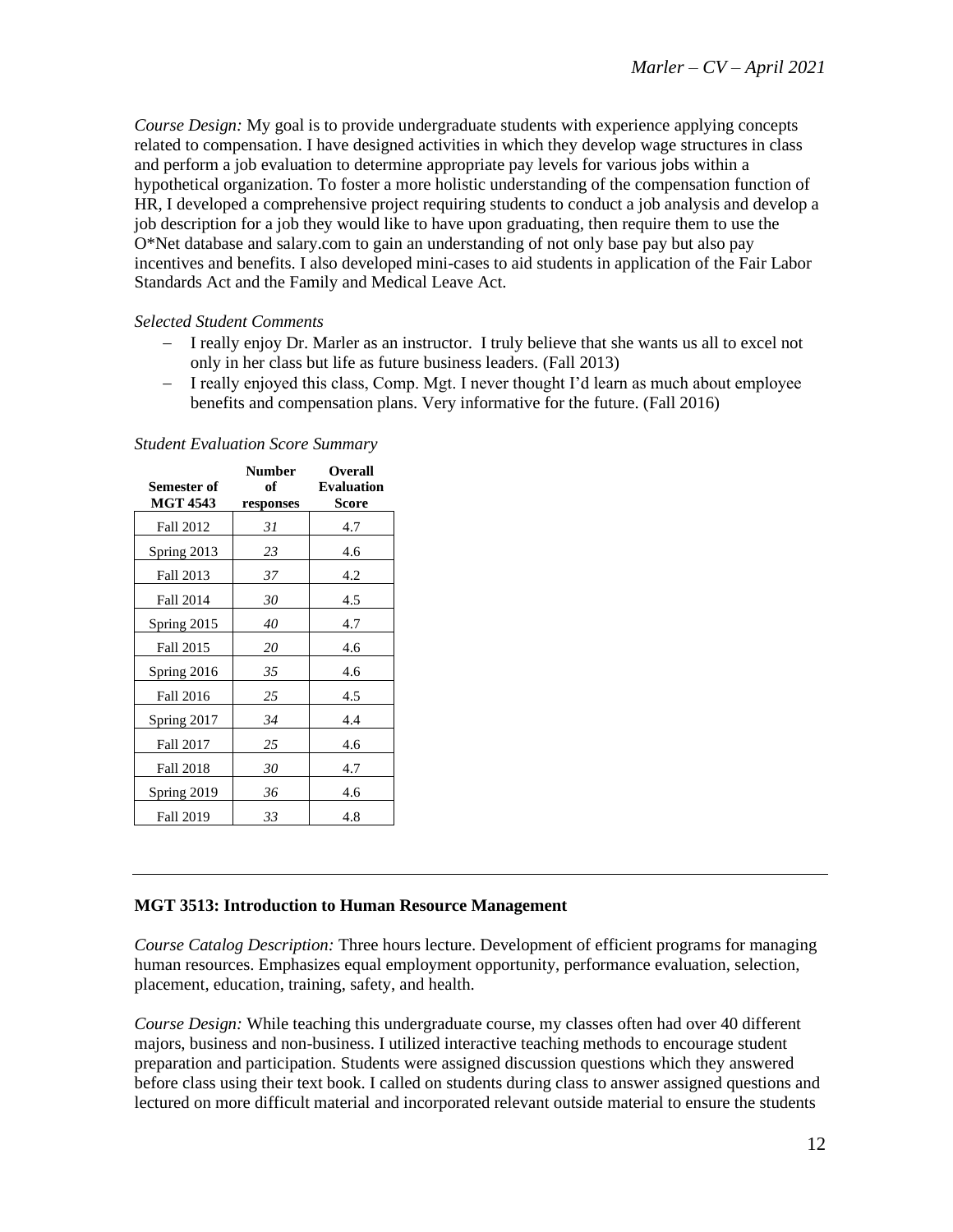would be prepared for a modern work environment. I also developed mini-cases and in-class problems to help students in the application of management concepts.

### *Selected Student Comments*

- − I learned a great deal about HR from you. This class was really helpful and the knowledge I received is something that will stick with me for my future career. I believe that your teaching methods were very successful for me. The slides, videos, activities, lecture, etc. were all great and really helpful. (Summer 2015)
- − The class activities were very useful in learning the material in greater detail. It helped me understand the material more because it took it off a page to a real experience. Activities were very helpful for learning purposes. (Fall 2014)

|                                                                          | <b>Number</b> | Overall           |                    | <b>Number</b> | <b>Overall</b>    |
|--------------------------------------------------------------------------|---------------|-------------------|--------------------|---------------|-------------------|
| <b>Semester of</b>                                                       | of            | <b>Evaluation</b> | <b>Semester of</b> | of            | <b>Evaluation</b> |
| <b>MGT 3513</b>                                                          | responses     | <b>Score</b>      | <b>MGT 3513</b>    | responses     | <b>Score</b>      |
| Sum 2008                                                                 | 19            | 4.2               | Spring 2012        | 66            | 4.2               |
| <b>Fall 2008</b>                                                         | 64            | 4.4               | Spring 2012        | 65            | 4.4               |
| <b>Fall 2008</b>                                                         | 35            | 4.5               | Fall 2012          | 51            | 4.5               |
| Spring 2009                                                              | 74            | 4.3               | Spring 2013        | 42            | 4.6               |
| Spring 2009                                                              | 65            | 4.4               | Sum 2013           | 18            | 4.8               |
| Sum 2009                                                                 | 17            | 4.7               | Fall 2013          | 68            | 4.3               |
| <b>Fall 2009</b>                                                         | 63            | 4.5               | Spring 2014        | 68            | 4.5               |
| <b>Fall 2009</b>                                                         | 50            | 4.5               | Sum 2014           | 36            | 4.8               |
| Spring 2010                                                              | 68            | 4.4               | Fall 2014          | 61            | 4.6               |
| Spring 2010                                                              | 64            | 4.6               | Spring 2015        | 76            | 4.6               |
| Sum 2010                                                                 | 20            | 4.7               | Sum 2015           | 29            | 4.8               |
| <b>Fall 2010</b>                                                         | 66            | 4.4               | Fall 2015          | 57            | 4.5               |
| Spring 2011                                                              | 72            | 4.4               | Fall 2016          | 42            | 4.6               |
| Spring 2011                                                              | 66            | 4.5               | Spring 2017        | 45            | 4.4               |
| Sum 2011                                                                 | 18            | 4.7               | May 2017           | 18            | 4.9               |
| Fall 2011                                                                | 59            | 4.4               | Fall 2017          | 18            | 4.6               |
| Fall 2011<br>*Scores not available for two of the summer sections taught | 65            | 4.4               | May 2018           | 7             | 4.9               |

### *Student Evaluation Score Summary\**

Scores not available for two of the summer sections taught.

## **SERVICE**

### *Service Summary*

External service highlights include currently serving on four editorial boards - *Entrepreneurship Theory and Practice*, *Human Resource Management* (both Financial Times Top 50 Journals), *Group & Organization Management*, as well as the *Journal of Managerial Issues*. Other notable service and outreach include serving as the Southern Management Association OB Track Co-Chair for the 2018 conference and co-founding the Family Business Educative Initiative at Mississippi State University in 2018. Internal service highlights include previously serving as a Management Ph.D. Program Co-Coordinator, the MSU College of Business Curriculum Committee Chairperson, and as the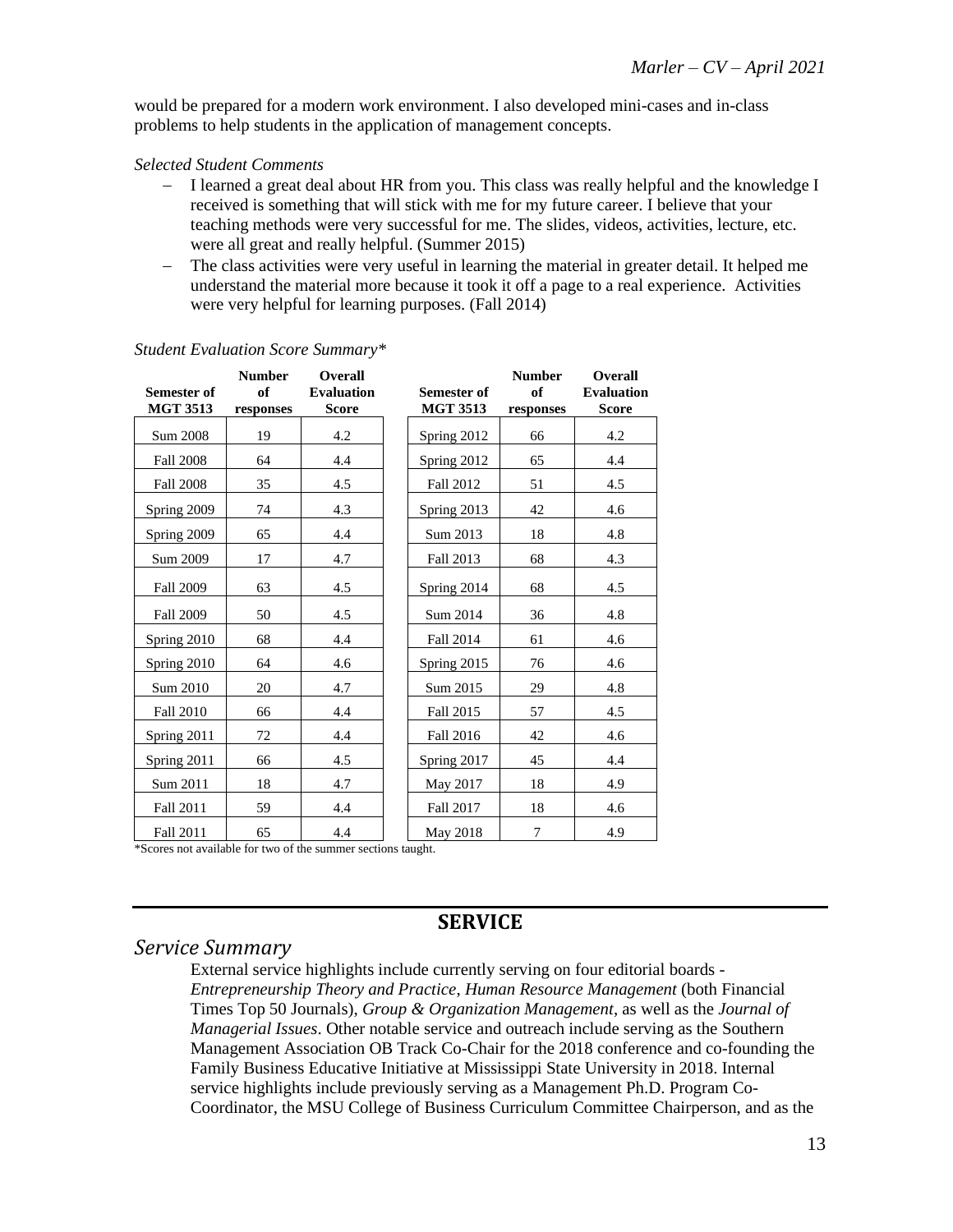MSU College of Business representative on the University's Graduate Council. I have been heavily involved with the doctoral program at MSU, having chaired two dissertations, served on seven dissertation committees, and directed four independent studies.

# *Doctoral Program Service*

| Doctoral<br>Co-Coordinator          | Management Ph.D. Program, Spring 2017 - Summer 2020<br>Recruit potential applicants (secured a University Grant for<br>recruitment and developed recruitment material); manage the<br>applicant selection process; work with students and doctoral faculty<br>to assign a program committee; mentor students; organize<br>Proseminars to provide Ph.D. students with additional knowledge. |
|-------------------------------------|--------------------------------------------------------------------------------------------------------------------------------------------------------------------------------------------------------------------------------------------------------------------------------------------------------------------------------------------------------------------------------------------|
| Proseminar<br>Speaker               | Transitioning from Ph.D. student to assistant professor<br>Mississippi State University, Management Ph.D. Students, 2009                                                                                                                                                                                                                                                                   |
|                                     | Conducting an effective job search<br>Mississippi State University, Management Ph.D. Students, 2017                                                                                                                                                                                                                                                                                        |
| Selection                           | Developed structured interview for interviews with doctoral<br>applicants; participated in selection Ph.D. students, 2008 - Present                                                                                                                                                                                                                                                        |
| Dissertation<br>Committee<br>Chair  | Taewoo Kim, Mississippi State University<br>Ph.D. Student in Management<br>Dissertation title - The Impact of Family-Friendly Workplace<br>Practices on Turnover Intentions of Non-Family Employees in<br>Family Firms: A Conservation of Resources Approach.                                                                                                                              |
|                                     | Bryan Rogers, Mississippi State University<br>Ph.D. Student in Management, defended Spring 2017<br>Dissertation title - A Social Network Perspective of Nonfamily<br>Employee Identification and Turnover Intention in Family Firms                                                                                                                                                        |
| Dissertation<br>Committee<br>Member | Nathan Hammond, Mississippi State University<br>Ph.D. Student in Management<br>Dissertation title - Towards a Theory of Legacy: The Proposal,<br>Development, and Validation of a Family Legacy<br><b>Orientation Scale</b>                                                                                                                                                                |
|                                     | Will Tabor, Mississippi State University<br>Ph.D. Student in Management, proposed Spring 2019<br>Dissertation title - Family Firm Selection: A Relational Perspective                                                                                                                                                                                                                      |
|                                     | Emma Su, Mississippi State University<br>Ph.D. Student in Management, defended Spring 2019<br>Dissertation title - Two Essays on Diversification in Family Firms                                                                                                                                                                                                                           |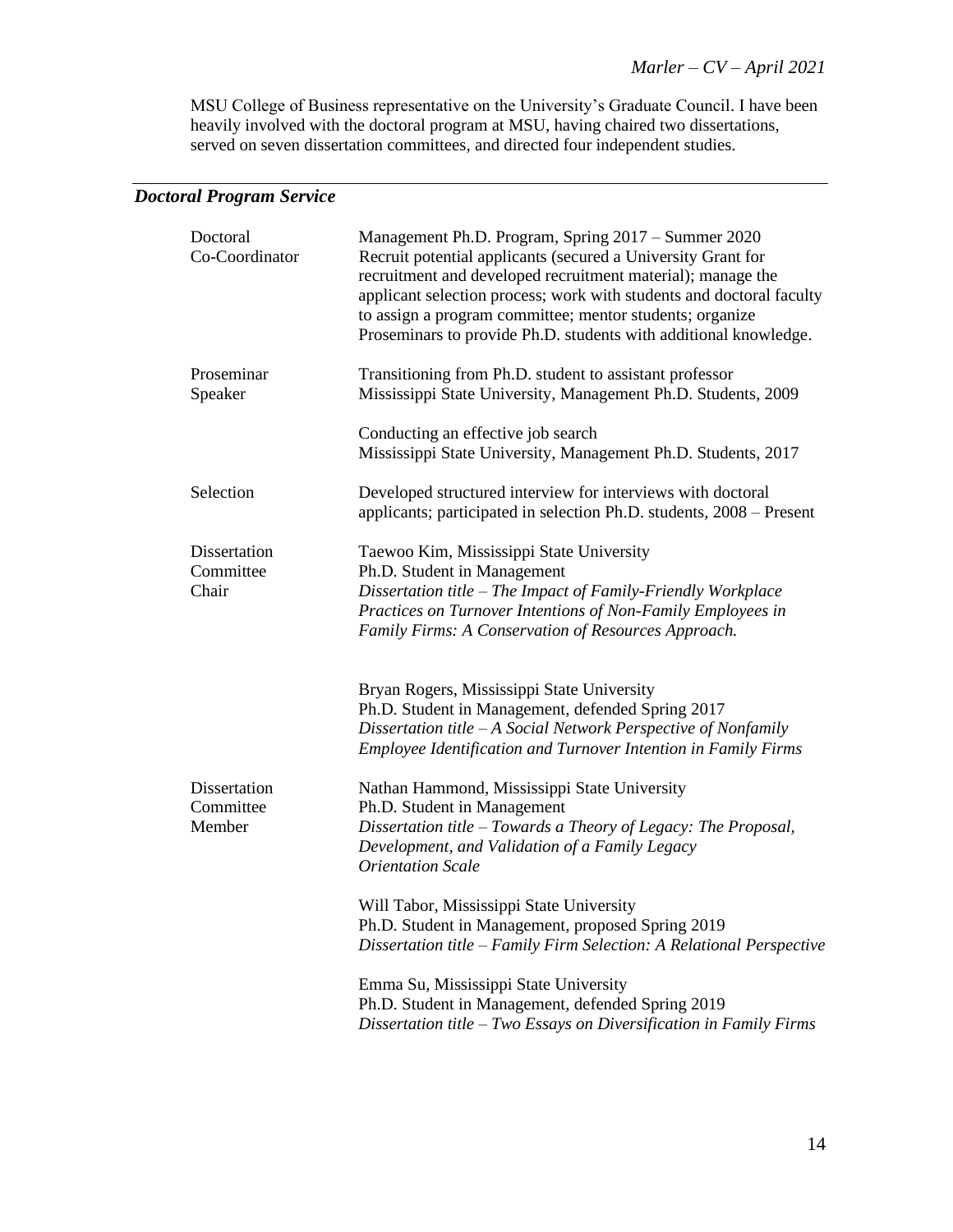Andrew Dhaenens, Mississippi State University Ph.D. Student in Management, defended Fall 2018 *Dissertation title – A Longitudinal Assessment of the Career Success of Mentors in Developmental Networks*

D'Lisa McKee, Mississippi State University Ph.D. Student in Management, defended Summer 2015 *Dissertation title – Ink vs Inc: The Influence of Visible Tattoos on Trustworthiness and Learning*

Greg Tapis, Mississippi State University Ph.D. Student in Management, defended Fall 2011 *Dissertation title – The Influence of the Physical Environment and Culture on Family Member Involvement and Succession Intentions in the Family Business: An Application of Historical, Cultural, and Political Ecology*

Vinh Nguyen, Mississippi State University Ph.D. Student in Management, defended Fall 2010 *Dissertation title – Organizational, Job, and Supervisory Antecedents and Consequence of Job Embeddedness: The Case of Vietnam*

| Program<br>Committee<br>Chair                      | Taewoo Kim, Mississippi State University                                                                                                  |
|----------------------------------------------------|-------------------------------------------------------------------------------------------------------------------------------------------|
| Program<br>Committee                               | Will Tabor, Mississippi State University                                                                                                  |
| Member                                             | Andrew Dhaenens, Mississippi State University<br>Nathan Hammond, Mississippi State University<br>Greg Tapis, Mississippi State University |
| Independent<br>Study on<br>Family<br>Firm Research | Sara Davis, Mississippi State University<br>Summer 2019                                                                                   |
| Independent<br>Study on<br>Proactivity             | Andrew Dhaenens, Mississippi State University<br>Fall 2015                                                                                |
| Independent<br>Study on<br><b>Field Studies</b>    | Will Tabor, Mississippi State University<br>Fall 2017                                                                                     |
| Independent<br>Study on<br><b>Family Firms</b>     | Taewoo Kim, Mississippi State University<br>Summer 2018                                                                                   |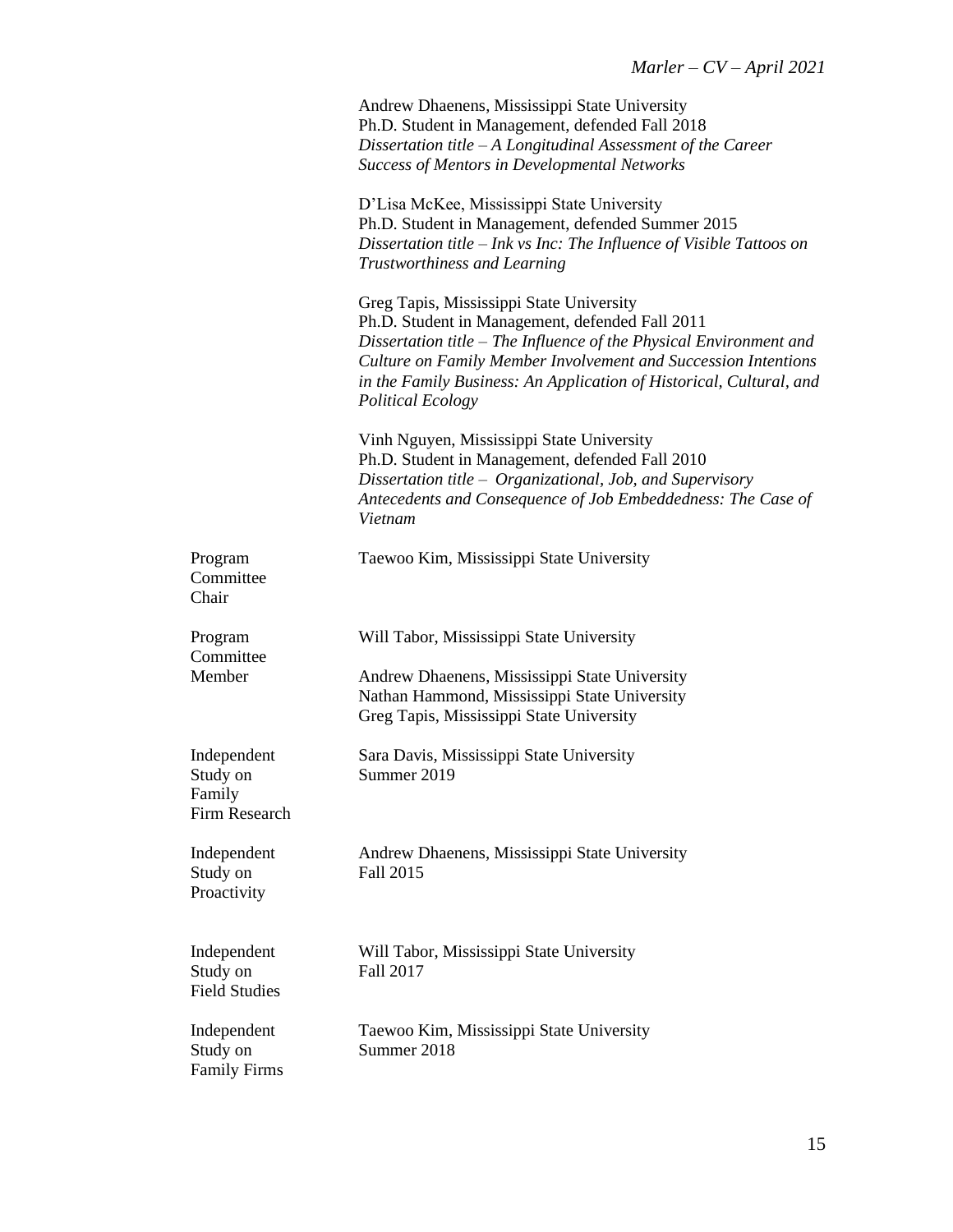| <b>Departmental Service</b>                              |                                                                                                                                                                                                                                                                                                                                                                              |
|----------------------------------------------------------|------------------------------------------------------------------------------------------------------------------------------------------------------------------------------------------------------------------------------------------------------------------------------------------------------------------------------------------------------------------------------|
| Chapter<br>Advisor                                       | MSU Student Chapter of the Society for Human Resource<br>Management, 2008 - 2015<br>Restarted the organization in 2008 and hosted over 20<br>professional guest speakers<br>Led student volunteer teams at three MS State HR<br>Conferences, $2010 - 2012$<br>Developed a one -year mentorship program in partnership<br>with the Golden Triangle Human Resource Association |
| Departmental<br>Selection                                | Participated in the selection process for hiring new faculty, 2014,<br>2015, 2016, 2017, 2018, 2019, 2020<br>Developed structured interview for interviews with job<br>applicants,<br>Helped conduct skype and in-person interviews with job<br>applicants<br>Attended job talks and helped host on-campus candidates                                                        |
| <b>College Service</b>                                   |                                                                                                                                                                                                                                                                                                                                                                              |
| Committee<br>Chair $&$<br>Departmental<br>Representative | College of Business Curriculum Committee<br>Mississippi State University, 2016 - Summer 2020<br>Organize college-wide meetings for the committee<br>Manage the review and approval process for any curriculum<br>$\overline{\phantom{m}}$<br>and program changes in the College of Business                                                                                  |

| Chair $\&$            |                                                                                                                                                                                                                              |
|-----------------------|------------------------------------------------------------------------------------------------------------------------------------------------------------------------------------------------------------------------------|
| Departmental          | College of Business Curriculum Committee                                                                                                                                                                                     |
| Representative        | Mississippi State University, 2016 - Summer 2020                                                                                                                                                                             |
|                       | Organize college-wide meetings for the committee                                                                                                                                                                             |
|                       | Manage the review and approval process for any curriculum<br>and program changes in the College of Business                                                                                                                  |
|                       | Provide guidance to all departments in the College regarding<br>$ \,$<br>curriculum and program changes                                                                                                                      |
|                       | Submit curriculum and program changes for the Management<br>Faculty                                                                                                                                                          |
|                       | Assist with changes for Business Information Systems faculty<br>as needed                                                                                                                                                    |
| Chapter<br>Co-Advisor | Undergraduate Women in Business, MSU College of Business,<br>$2017$ – Present                                                                                                                                                |
|                       | Assist Dr. Melissa Moore, head advisor                                                                                                                                                                                       |
|                       | Worked with undergraduate women in business to aid in their<br>$\overline{\phantom{m}}$<br>development of promotional materials and fundraising efforts<br>to attend Harvard's International Women in Business<br>Conference |
|                       | Support chapter with guidance, feedback, and attendance of<br>$\overline{\phantom{0}}$<br>meetings as needed                                                                                                                 |
|                       | Participate in resume critique service<br>$-$                                                                                                                                                                                |
| Committee<br>Member   | Beta Gamma Sigma Ceremony (planner & ceremony reader)<br>College of Business, Mississippi State University, 2014 – Present                                                                                                   |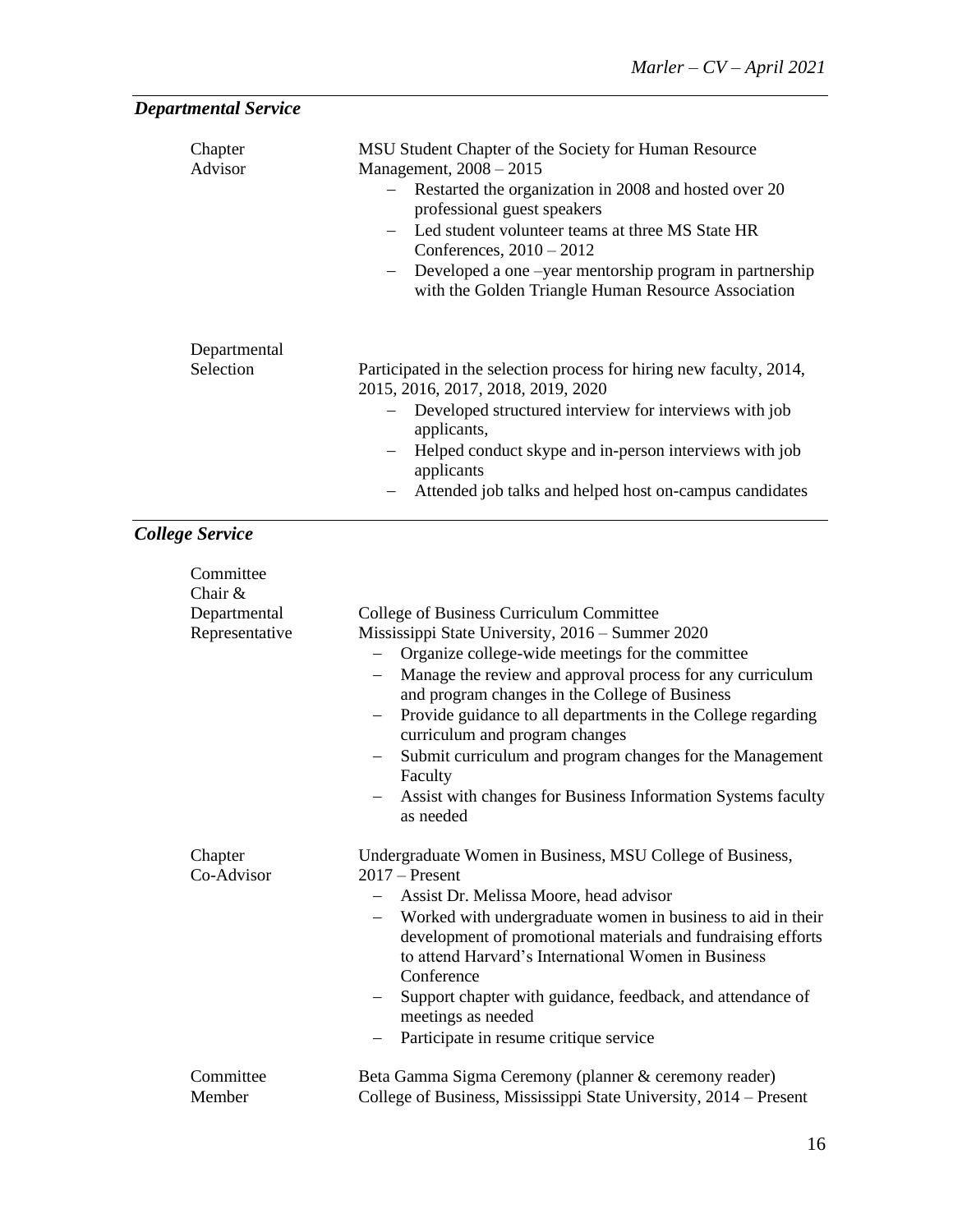| Committee | Search Committee for the Maker Space                     |
|-----------|----------------------------------------------------------|
| Member    | College of Business, Mississippi State University, 2019  |
| Committee | Search Committee for the Graduate Director               |
| Member    | College of Business, Mississippi State University, 2014  |
| Committee | Search Committee for the Division Head of the Meridian   |
| Member    | Division of Business, Mississippi State University, 2013 |

# *Service to MBA Program*

| MBA Judge                 | Speaker's Edge Competition, MSU MBA Program<br>2015, 2017-2019<br>Assess the presentation skills of individuals and teams                                            |
|---------------------------|----------------------------------------------------------------------------------------------------------------------------------------------------------------------|
| Presentation Judge        | MGT 8113: Leadership Skills for Managerial Behavior<br>2018-2019<br>Evaluated team presentations for course content and statistical<br>$\qquad \qquad -$<br>analysis |
| <b>University Service</b> |                                                                                                                                                                      |
| Member                    | Mississippi State University Graduate Council, Fall 2018 – Present                                                                                                   |

| <b>IVIEHIDEI</b> | MISSISSIPPI State University Graduate Council, Pari 2016 – Present                        |
|------------------|-------------------------------------------------------------------------------------------|
| Member           | Academic Review Board (Grade Appeals)<br>Mississippi State University, 2014 – Spring 2018 |
| Participant      | Mississippi State University Faculty Senate Round Table, April<br>2013                    |

# *Service to the Management Profession †Financial Times 40/45/50 journal*

| <b>Editorial Review</b><br>Board | <i>†Entrepreneurship Theory and Practice, 2016 – Present</i><br>†Human Resource Management, Present<br>Journal of Managerial Issues, 2016 – Present<br>Group and Organization Management, July 2020 - Present |
|----------------------------------|---------------------------------------------------------------------------------------------------------------------------------------------------------------------------------------------------------------|
| Ad Hoc                           | Applied Psychology: An International Review, 2015 – Present                                                                                                                                                   |
| Reviewer                         | Entrepreneurship Theory and Practice, 2008 – Present                                                                                                                                                          |
|                                  | European Journal of Work and Organizational Psychology, 2008,                                                                                                                                                 |
|                                  | 2016                                                                                                                                                                                                          |
|                                  | Family Business Review, 2017-2021                                                                                                                                                                             |
|                                  | Group & Organization Management, 2014                                                                                                                                                                         |
|                                  | Human Resource Management, 2009 - 2018                                                                                                                                                                        |
|                                  | <i>Human Relations, 2014, 2018 – 2021</i>                                                                                                                                                                     |
|                                  | Journal of Business Venturing, 2017                                                                                                                                                                           |
|                                  | Journal of Career Development, 2014                                                                                                                                                                           |
|                                  | Journal of Family Business Strategy, 2019                                                                                                                                                                     |
|                                  | Journal of Management, 2014-2017                                                                                                                                                                              |
|                                  | Journal of Managerial Issues, 2012 – Present                                                                                                                                                                  |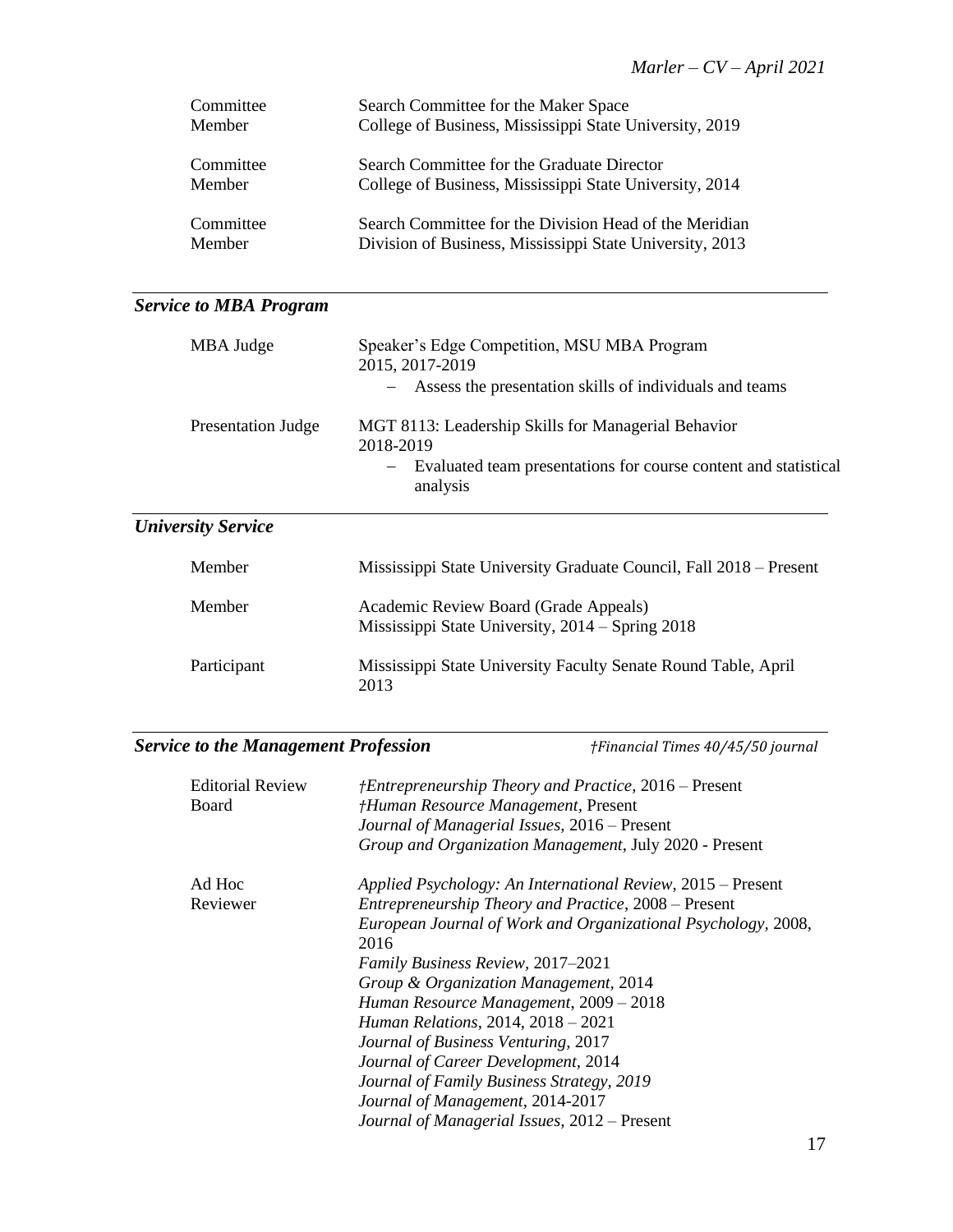|                           | Journal of Organizational Behavior, 2014 - 2017<br>Journal of Occupational & Organizational Psychology, 2010 -<br>2011, 2018<br>Performance Improvement Quarterly, 2016<br>The Social Science Journal, 2019                                                                                                                                                                                                                                                                                                               |
|---------------------------|---------------------------------------------------------------------------------------------------------------------------------------------------------------------------------------------------------------------------------------------------------------------------------------------------------------------------------------------------------------------------------------------------------------------------------------------------------------------------------------------------------------------------|
| <b>Track Chair</b>        | Southern Management Association, 2018<br>Organizational Behavior Track (Co-chair with Dr. Bryan Fuller)<br>- Managed decisions for all submissions to the track<br>- Selected best paper award recipients and best reviewers<br>- Assigned reviewers to papers and assigned session chairs                                                                                                                                                                                                                                |
| Consortium<br>Coordinator | Mid-South Management Research Consortium (MMRC), 2018<br>Location: College of Business at Mississippi State University<br>Co-coordinated with Dr. James Vardaman and shared the<br>duties below<br>Secured speakers and organized programming<br>$\overline{\phantom{0}}$<br>Hosted scholars from six peer universities<br>$\overline{\phantom{0}}$<br>Provided developmental opportunities for PhD students<br>$\overline{\phantom{0}}$<br>Provided networking opportunities for attendees<br>Approximately 95 attendees |
| Consortium<br>Coordinator | Mid-South Management Research Consortium (MMRC), 2016<br>Location: College of Business at Mississippi State University<br>Co-coordinated with Dr. James Vardaman and shared the<br>duties below<br>Secured speakers and organized programming<br>Hosted scholars from six peer universities<br>$\overline{\phantom{0}}$<br>Provided developmental opportunities for PhD students<br>$\overline{\phantom{0}}$<br>Provided networking opportunities for attendees<br>$\overline{\phantom{0}}$<br>Approximately 65 attendees |
| Consortium<br>Speaker     | Pre-doctoral Student Consortium, Southern Management<br>Association Meeting, 2016 - 2017<br>- Session title: "A Realistic Job Preview of a Doctoral Student"<br>- Presentation to help prepare participants for the "real" life of a<br>doctoral student                                                                                                                                                                                                                                                                  |
| Consortium<br>Panelist    | Pre-doctoral Student Consortium, Southern Management<br>Association Meeting, 2018 - 20120<br>- Panel title: "Preparing a Strong Application Package"<br>- Presentations and discussion session with current/former Ph.D.<br>Coordinators to aid participants in applying to Ph.D. programs<br>New Doctoral Student Consortium, Academy of Management,<br>Anaheim, CA, 2008                                                                                                                                                |
| Session<br>Chairperson    | Academy of Management Meeting, 2008, 2012, 2014, 2017<br>Southern Management Association Meeting, 2005, 2007, 2009                                                                                                                                                                                                                                                                                                                                                                                                        |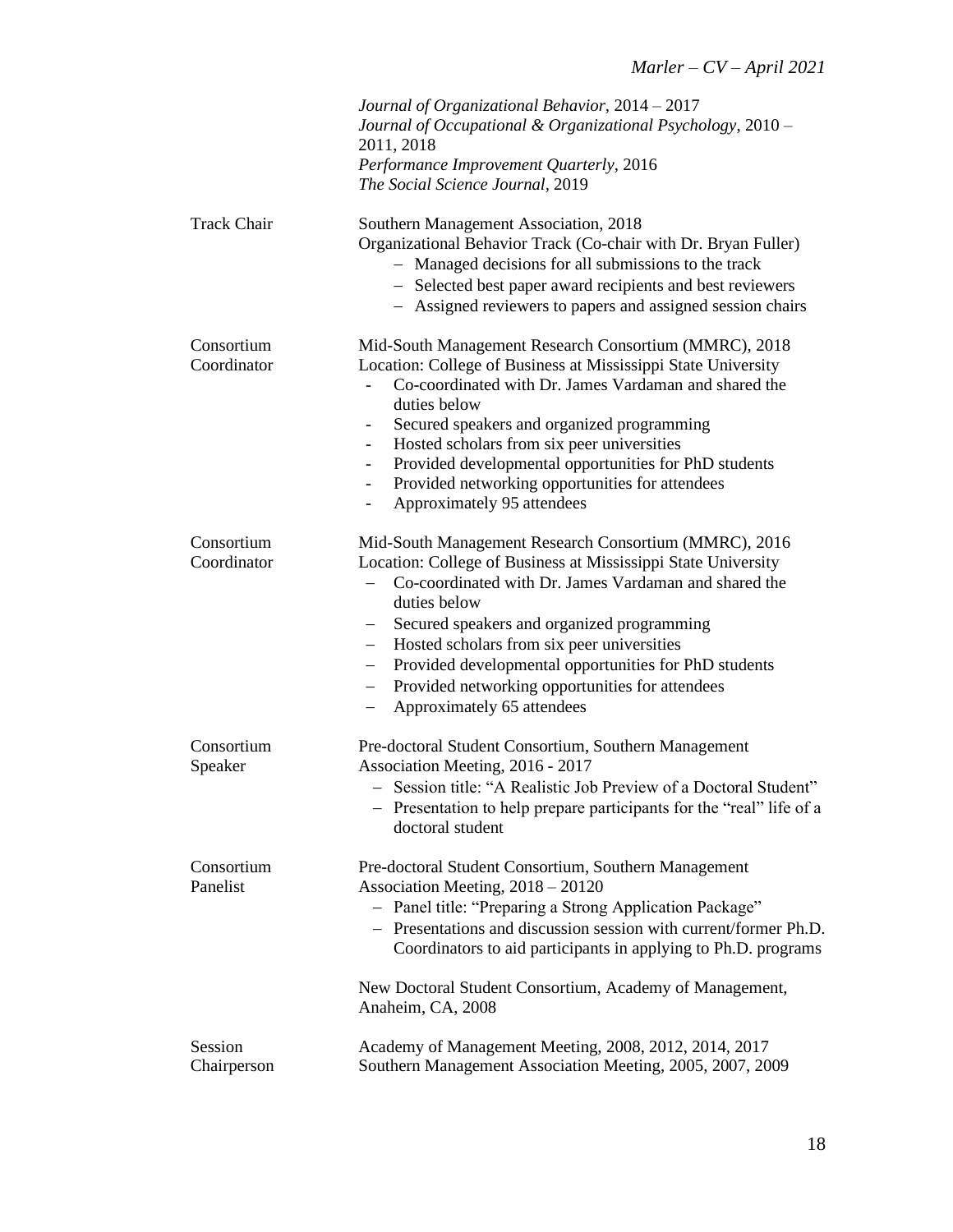| Research<br><b>Speed Dating</b><br>Facilitator            | Southern Management Association Meeting, 2016                                                                                                                                                                                                                                                                                |
|-----------------------------------------------------------|------------------------------------------------------------------------------------------------------------------------------------------------------------------------------------------------------------------------------------------------------------------------------------------------------------------------------|
| Round Table<br>Session<br>Facilitator                     | Academy of Management Meeting, 2012<br>Mid-South Management Research Consortium, 2016<br>Mid-South Management Research Consortium, 2017                                                                                                                                                                                      |
| Panelist                                                  | So you've got tenure, now what? Southern Management<br><b>Association Meetings, 2018</b>                                                                                                                                                                                                                                     |
| Discussant                                                | Southern Management Association Meeting, 2006, 2010, 2011                                                                                                                                                                                                                                                                    |
| Reviewer                                                  | Academy of Management Meeting, 2007 - 2014, 2016<br>Southern Management Association Meeting, 2007, 2009 - 2011,<br>2014, 2016, 2019                                                                                                                                                                                          |
| Best in Track<br>Committee                                | Selected best in track for the Innovative Teaching Track<br>Southern Management Association Meeting, 2019                                                                                                                                                                                                                    |
| <b>Best Doctoral</b><br><b>Student Paper</b><br>Committee | HR & Careers Track, Southern Management Association<br>Meeting, 2011                                                                                                                                                                                                                                                         |
| Consortium<br>Fellow                                      | Organizational Behavior Division, Academy of<br>Management, Philadelphia, PA, 2007                                                                                                                                                                                                                                           |
| Consortium<br>Fellow                                      | Human Resource Division, Academy of Management,<br>Atlanta, GA, 2006                                                                                                                                                                                                                                                         |
| Consortium<br>Fellow                                      | Southern Management Association, Charleston, SC,<br>2004                                                                                                                                                                                                                                                                     |
|                                                           | <b>Academic, Professional, and Community Organizational Memberships</b>                                                                                                                                                                                                                                                      |
| Board                                                     | College Relations/Workforce Readiness Officer, 2014-2018                                                                                                                                                                                                                                                                     |
| Member                                                    | Golden Triangle Human Resource Association<br>- Attended monthly meetings to learn about current HR<br>issues<br>Attended board meetings<br>$\overline{\phantom{0}}$<br>- Engaged in programing and securing guest speakers for<br>the organization<br>- Aided in securing internships and job opportunities for<br>students |
| Member                                                    | Academy of Management Association                                                                                                                                                                                                                                                                                            |
| Member                                                    | Southern Management Association                                                                                                                                                                                                                                                                                              |
| Member                                                    | Society for Human Resource Management                                                                                                                                                                                                                                                                                        |
| Member                                                    | Beta Gamma Sigma                                                                                                                                                                                                                                                                                                             |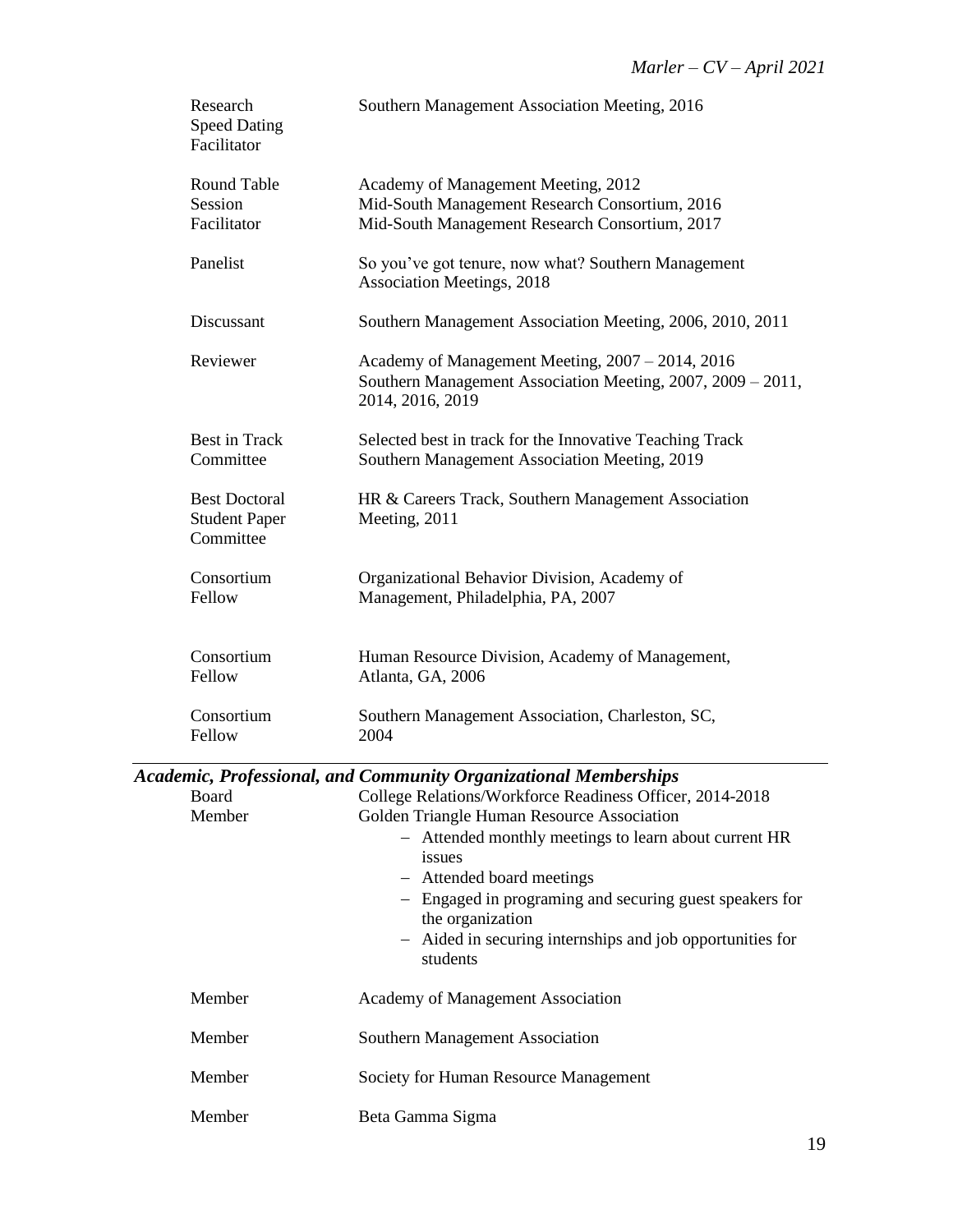### *Outreach Service*

Outreach on behalf of Mississippi State University includes co-founding the *Family Business Education Initiative* as well as conducting presentations for the *Stennis Institute of Government* and *CSpire* executives on topics including effective workplace communication and adapting to change in the workplace.

### *Family Business Education Initiative (FBEI)*

- − Co-founded the initiative in 2018 with Dr. James Vardaman
- − [https://www.business.msstate.edu/faculty-research/research-centers/family-business](https://www.business.msstate.edu/faculty-research/research-centers/family-business-education-initiative)[education-initiative](https://www.business.msstate.edu/faculty-research/research-centers/family-business-education-initiative)
- − *Mission:* Job creation is a vital part of the mission of the College of Business. Many entrepreneurs have the technical skills and motivation to start their businesses, but struggle to grow their businesses because they lack the necessary training to do so. FBEI supports job creation by providing small business owners the tools and knowledge they need to grow, such as HR/legal issues, staffing, and technology. In this way, FBEI helps entrepreneurs take the next step in growing their businesses.
- *Inaugural FBEI Program:* The inaugural FBEI program took place on February 7, 2019 and was comprised of three sessions. Sessions were facilitated by experts in family firms whose research has been funded by the Center of Family Enterprise Research. The goal of each session was to provide attendees with a greater understanding of management concepts as well as the opportunity to apply these concepts to their own firms.
- − *Session Conducted at the Inaugural FBEI:* Acquiring and Retaining Talent (February 2019), Mississippi State University
- − *Responding to COVID-19 Video Series*: [https://www.business.msstate.edu/faculty](https://www.business.msstate.edu/faculty-research/research-centers/family-business-education-initiative/covid19)[research/research-centers/family-business-education-initiative/covid19](https://www.business.msstate.edu/faculty-research/research-centers/family-business-education-initiative/covid19)

### *CSpire*

- − Impactful communication: Research & practice (November 2017), Mississippi State University
- − Fostering effective communication and proactive behavior (November 2018), Mississippi State University
- Fostering effective communication and proactive behavior (scheduled for November 2019), Mississippi State University

### *Stennis Institute of Government Leadership Program*

- − Difficult Conversations (May 2010), Mississippi State University
- − Difficult Conversations (May 2011), Mississippi State University
- − Difficult Conversations (May 2013), Mississippi State University
- − Difficult Conversations (May 2014), Mississippi State University
- − Difficult Conversations (May 2015), Mississippi State University
- − Difficult Conversations (May 2016), Mississippi State University
- − Difficult Conversations (May 2017), Mississippi State University
- − Difficult Conversations (May 2018), Mississippi State University
- − Difficult Conversations (May 2019), Mississippi State University
- − Difficult Conversations (November 2020), Mississippi State University